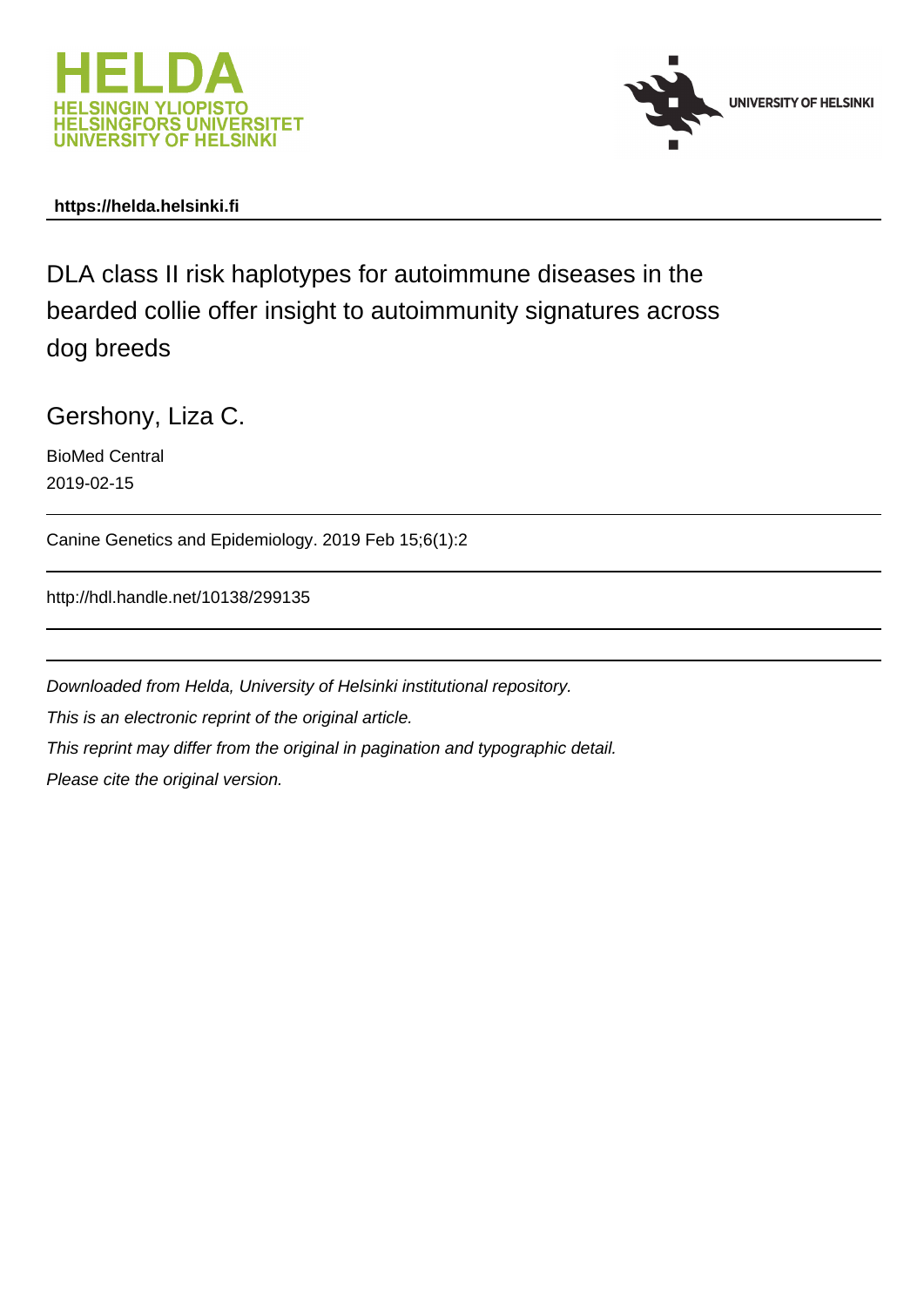# **RESEARCH CHINESE ARCH CHINESE ARCH**



# DLA class II risk haplotypes for autoimmune diseases in the bearded collie offer insight to autoimmunity signatures across dog breeds

Liza C. Gershony<sup>1,2</sup> (b), Janelle M. Belanger<sup>1</sup>, Andrea D. Short<sup>3</sup>, Myly Le<sup>1</sup>, Marjo K. Hytönen<sup>4,5</sup>, Hannes Lohi<sup>4,5</sup>, Thomas R. Famula<sup>1</sup>, Lorna J. Kennedy<sup>3</sup> and Anita M. Oberbauer<sup>1\*</sup>

# Abstract

**Background:** Primary hypoadrenocorticism (Addison's disease, AD) and symmetrical lupoid onychodystrophy (SLO) are two clinical conditions with an autoimmune etiology that occur in multiple dog breeds. In man, autoimmunity is associated with polymorphisms in immune-related genes that result in a reduced threshold for, or defective regulation of, T cell activation. The major histocompatibility complex (MHC) class II genes encode molecules that participate in these functions, and polymorphisms within these genes have been associated with autoimmune conditions in dogs and humans. Bearded collies have a relatively high prevalence of autoimmune diseases, particularly AD and SLO. Our study assessed the relationship between particular MHC (dog leukocyte antigen, DLA) class II haplotypes and the two autoimmune diseases most common in this breed. Moreover, five unrelated breeds at increased risk for AD were studied for comparative purposes and analyzed in the context of extant literature.

Results: A single DLA class II three-locus haplotype, determined by sequence-based typing, was associated with increased risk for AD (DLA-DRB1\*009:01/DQA1\*001:01/DQB1\*008:02) in bearded collies. Comparative analysis with the five additional breeds showed limited allele sharing, with DQA1\*001:01 and DQB1\*002:01 being the only alleles observed in all breeds. A distinct three-locus risk haplotype (DLA-DRB1\*001:01/DQA1\*001:01/DQB1\*002:01) was associated with AD in the West Highland white terrier and Leonberger. Two different risk haplotypes were associated with increased risk for SLO in the bearded collie (DLA-DRB1\*018:01/DQA1\*001:01/DQB1\*002:01 and DLA-DRB1\*018:01/DQA1\*001:01/ DQB1\*008:02).

Conclusion: Two-locus DQ haplotypes composed of DLA-DQA1\*001:01 in association with DLA-DQB1\*002:01 or DLA-DQB1\*008:02 make up the four risk haplotypes identified in the present study and are also found in other risk haplotypes previously associated with diabetes mellitus and hypothyroidism across different dog breeds. Our findings build upon previously published data to suggest that this two-locus (DQ) model serves as a good indicator for susceptibility to multiple organ-specific autoimmune diseases in the canine population. However, it is also clear that additional loci are necessary for actual disease expression. Investigation of affected and unaffected dogs carrying these predisposing DQ haplotype signatures may allow for the identification of those additional genetic components that determine autoimmune disease expression and organ specificity.

Keywords: (3-10): Dog, Autoimmune, MHC, DLA, Addison's disease, SLO

\* Correspondence: [amoberbauer@ucdavis.edu](mailto:amoberbauer@ucdavis.edu) <sup>1</sup>

<sup>1</sup>Department of Animal Science, University of California, One Shields Ave, Davis, CA 95616, USA

Full list of author information is available at the end of the article



© The Author(s). 2019 **Open Access** This article is distributed under the terms of the Creative Commons Attribution 4.0 International License [\(http://creativecommons.org/licenses/by/4.0/](http://creativecommons.org/licenses/by/4.0/)), which permits unrestricted use, distribution, and reproduction in any medium, provided you give appropriate credit to the original author(s) and the source, provide a link to the Creative Commons license, and indicate if changes were made. The Creative Commons Public Domain Dedication waiver [\(http://creativecommons.org/publicdomain/zero/1.0/](http://creativecommons.org/publicdomain/zero/1.0/)) applies to the data made available in this article, unless otherwise stated.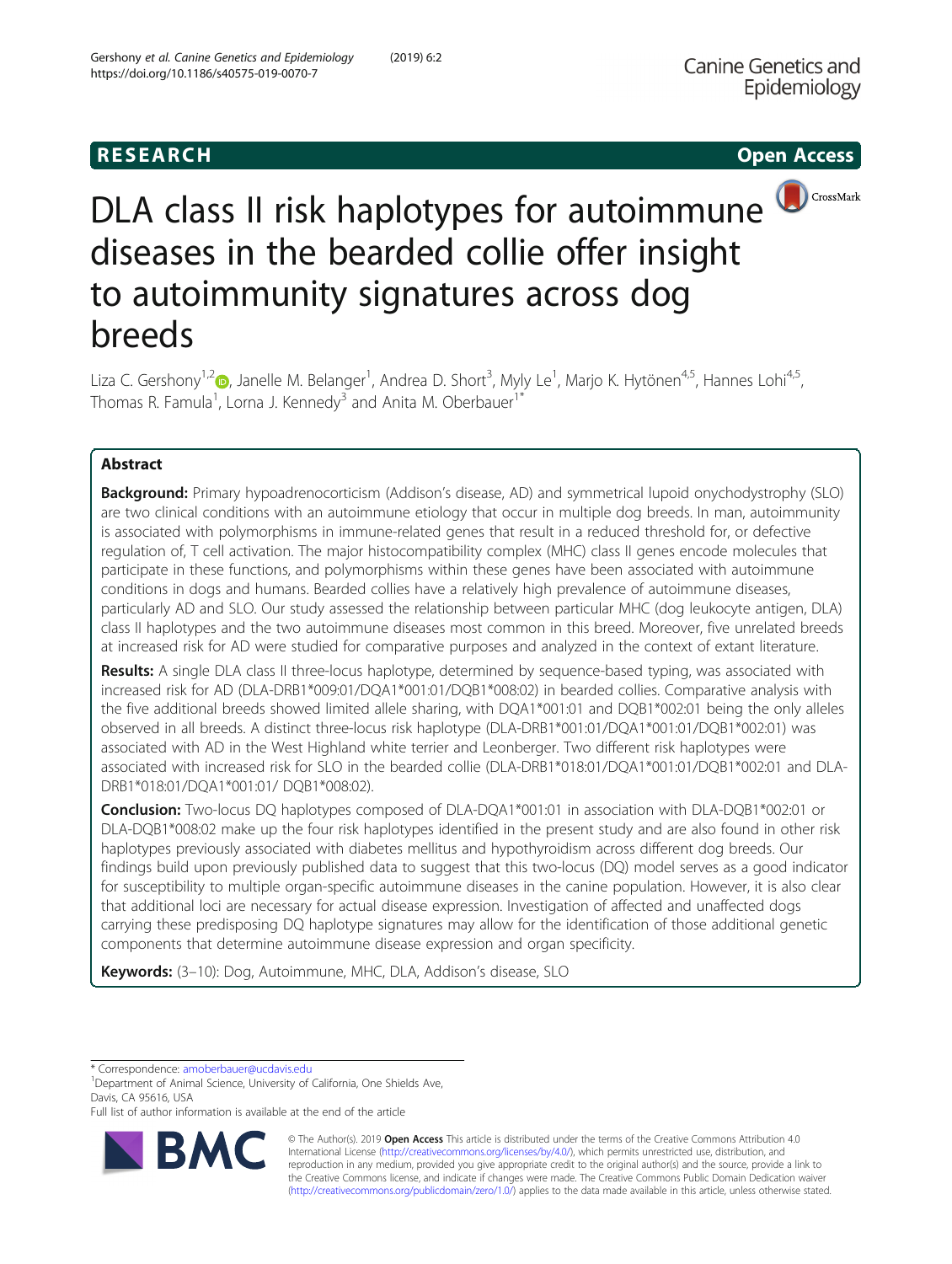# Plain english summary

Primary hypoadrenocorticism, also known as Addison's disease (AD), and symmetrical lupoid onychodystrophy (SLO) are two autoimmune conditions that occur in multiple dog breeds. Disease expression depends on a combination of genetic and environmental factors, and discovery of genetic loci involved in disease susceptibility may help understand and predict risk for disease. Autoimmunity in humans is associated with altered immune-related genes that result in defective regulation of the immune system. The strongest associations for many human autoimmune diseases involve the major histocompatibility complex (MHC) class II genes. Genetic variants within these genes have also been associated with autoimmune conditions in dogs. Bearded collies have a relatively high prevalence of autoimmune diseases, and our study assessed the relationship between particular MHC (dog leukocyte antigen, DLA) class II haplotypes and the two autoimmune diseases most common in this breed, AD and SLO. We also studied five unrelated dog breeds at high risk for AD to determine if there were haplotypes common across affected dogs in these breeds and bearded collies with AD. A single DLA class II three-locus haplotype was associated with increased risk for AD in bearded collies with a different three-locus risk haplotype associated with AD in the West Highland white terrier and Leonberger. Two separate three-locus risk haplotypes were associated with increased risk for SLO in the bearded collie. Importantly, two-locus DQ haplotypes composed of DLA-DQA1\*001:01 in association with DLA-DQB1\*002:01 or DLA-DQB1\*008:02 were common across the breeds and autoimmune conditions, and made up the four risk haplotypes identified in the present study. In the published literature, these same two-locus haplotypes are also found in risk haplotypes associated with diabetes mellitus and hypothyroidism across different dog breeds, suggesting that this two-locus model serves as a good indicator for susceptibility to multiple organ-specific autoimmune diseases in the dog population. However, many dogs carrying these haplotypes never develop clinical autoimmune disease, making it clear that additional genes are necessary for actual disease expression. Investigation of affected and unaffected dogs carrying these predisposing DQ haplotype signatures may allow for the identification of those additional genetic components that determine autoimmune disease expression and organ specificity.

# Background

Primary hypoadrenocorticism (Addison's disease, AD) is a life-threatening clinical condition in dogs characterized by inadequate secretion of adrenocortical hormones by the adrenal glands  $[1–5]$ . In both humans and dogs, this endocrine disorder is caused by gradual immune-mediated destruction of the adrenal cortex  $[1, 4-7]$ . The presence of autoantibodies against adrenal antigens detected in both human [8, 9] and canine patients [2] with naturally occurring AD provide further evidence of the immune-mediated etiopathogenesis of AD. AD has been reported in many purebred and mixed breed dogs (OMIA 000519–9615) [1, 10, 11] with disease prevalence ranging from 0.06 to 0.4% in the overall dog population [12–15]. However, within certain breeds, prevalence of AD can be as high as 9% [7, 10, 16, 17]. Reported breeds at increased risk for developing AD include bearded collies, Portuguese water dogs (PWD), standard poodles, West Highland white terriers (WHWT), Leonbergers, Wheaten terriers and Nova Scotia duck tolling retrievers [1, 7, 10, 14, 16–20].

Symmetrical lupoid onychodystrophy (SLO) is another condition of autoimmune etiology that affects multiple dog breeds, such as the bearded collie, Gordon setter, English setter, giant schnauzer, Labrador retriever, Welsh corgi, boxer, and German shorthair pointer with variable prevalence (OMIA 001989–9615) [11, 21–25]. SLO is a clinical syndrome characterized by sloughing claws and secondary bacterial infection that was first described in 1992 [24, 26, 27]. Since then, most research has focused on disease diagnosis and treatment [22, 25]. While little research exists on the cause of SLO, Wilbe et al. [24] and Dahlgren et al. [28] have reported an association with particular major histocompatibility complex (MHC; or Dog Leukocyte Antigen, DLA) class II alleles in bearded collies, giant schnauzers, and English and Gordon setters [24, 28]. DLA class II haplotypes were also shown to be more prevalent among dogs of multiple breeds with AD [3].

Bearded collies, in particular, have a relatively high prevalence of autoimmune diseases. Health reports produced by the Bearded Collie Foundation for Health indicate 11.2% of registered dogs have one or more autoimmune disease [29]. Among these, more than half were diagnosed with AD or SLO. Autoimmune diseases such as AD and SLO are considered complex disorders that likely result from the combination of a predisposing genetic background and environmental factors [30]. The environmental triggers necessary or sufficient for autoimmune disease expression remain unclear, but discovery of the genetic loci involved in disease susceptibility may prove helpful in understanding and predicting risk for disease  $[31]$ . In humans, it is hypothesized that various polymorphisms in immune-related genes contribute to a reduced threshold for autoreactive lymphocyte activation and/or to defective regulation of autoreactive T cell responses [30]. Likely due to its role in recognition of self versus non-self, variation within MHC class II alleles has been implicated in multiple human autoimmune disorders including Addison's disease, type 1 diabetes mellitus and inflammatory bowel disease [30, 32–34]. Similar connections have been made for dogs, and review of the published literature shows that several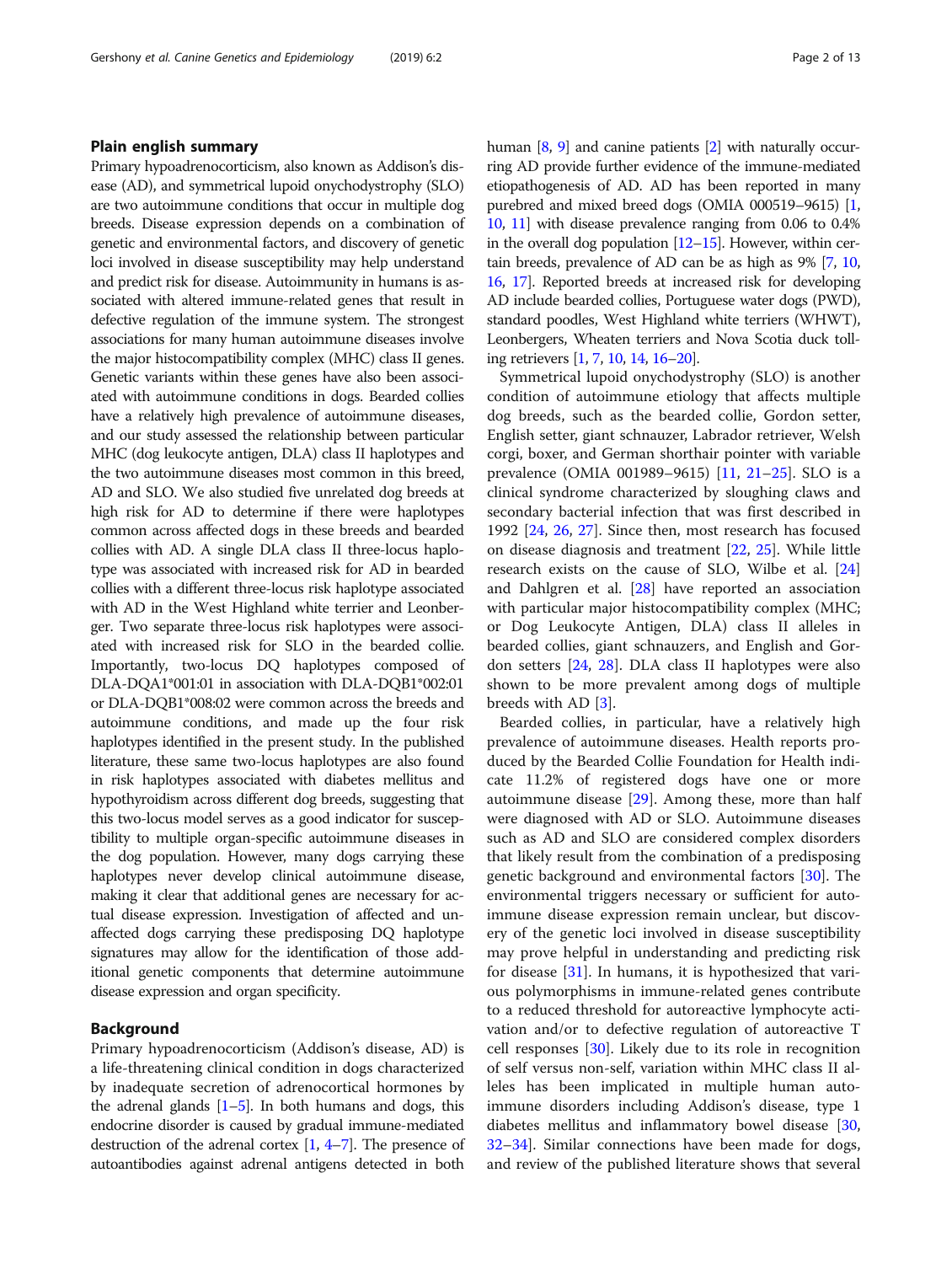autoimmune conditions are associated with DLA class II risk haplotypes (as shown in Table 1) [3, 24, 28, 35–45].

Given the relatively high prevalence of autoimmune diseases in bearded collies, the present study assessed the relationship between particular MHC class II haplotypes and the two autoimmune conditions commonly observed in this breed. As a corollary, those haplotypes were evaluated in five other dog breeds at high risk for AD to determine if there were common DLA haplotype signatures associated with the disease across multiple breeds. This is the largest DLA study on AD and SLO bearded collies.

#### Results

Two hundred and thirty-six bearded collies were haplotyped for the three polymorphic DLA class II genes: 125 healthy dogs (57 males, 68 females), 61 AD (22 males and 39 females) and 50 SLO (26 males, 24 females). Quality sequences of all three genes could not be obtained for three male control dogs, which were removed from further analysis.

Within the study population, six DLA-DRB1 alleles were identified, three of which were uncommon and only observed in healthy control dogs (allele frequency < 3%; Additional file 1: Table S1). Four DLA-DQA1 alleles were identified, two of which were only seen in a small number of controls (allele frequency < 3%). Similarly, seven DLA-DQB1 alleles were identified, three of which were less frequent (two found in control dogs only, and one in both AD and control dogs). Among the nine three-locus haplotypes identified (coded 1 through 9 for ease in presentation) in the bearded collie study population, four were infrequent in the breed (Table 2).

# AD in bearded collies

Three DLA-DRB1 alleles (DLA-DRB1\*009:01, DLA-DRB1\*015:01 and DLA-DRB1\*018:01) were frequent among bearded collie AD cases; DLA-DRB1\*009:01 was the only allele associated with higher risk for AD

Table 1 Published three-locus DLA class II haplotypes associated with increased risk for some immune-related diseases in dogs

| Disease                         | DLA-DRB1   | DLA-DQA1 | DLA-DQB1 | Breed(s)                           | Reference                                          |  |  |
|---------------------------------|------------|----------|----------|------------------------------------|----------------------------------------------------|--|--|
| AD                              | 009:01     | 001:01   | 008:02   | Bearded collie                     | Massey et al. 2013 [3]                             |  |  |
|                                 | 009:01     | 001:01   | 008:01:1 | Cocker spaniel                     |                                                    |  |  |
|                                 | 015:01     | 006:01   | 023:01   | Cocker spaniel, Springer spaniel   |                                                    |  |  |
|                                 | 001:01     | 002:01   | 013:03   | Springer spaniel                   |                                                    |  |  |
|                                 | 001:01     | 001:01   | 002:01   | Labrador retriever, WHWT           |                                                    |  |  |
|                                 | 015:02     | 006:01   | 023:01   | Standard poodle                    |                                                    |  |  |
|                                 | 015:02     | 006:01   | 023:01   | <b>NSDTR</b>                       | Hughes et al. 2010 [38]                            |  |  |
| <b>SLO</b>                      | 018:01     | 001:01   | 008:02   | Bearded collie, Gordon setter      | Wilbe et al. 2010; Ziener et al.<br>2015 [24, 43]  |  |  |
|                                 | 018:01     | 001:01   | 002:01   | Bearded collie                     | Wilbe et al. 2010; Dahlgren et al                  |  |  |
|                                 | 001:01     | 001:01   | 002:01   | Giant schnauzer, English setter    | 2016 [24, 28]                                      |  |  |
|                                 | $101:02^a$ | 001:01   | 002:01   | English setter                     | Dahlgren et al. 2016 [28]                          |  |  |
| Hypothyroidism                  | 012:01     | 001:01   | 002:01   | Doberman pinscher, Giant schnauzer | Kennedy et al. 2006; Wilbe et al.<br>2010 [40, 44] |  |  |
|                                 | 001:07     | 001:01   | 002:01   | English setter                     | Ziener et al. 2015 [43]                            |  |  |
|                                 | 001:03     | 001:01   | 002:01   | Gordon setter                      |                                                    |  |  |
|                                 | 001:01     | 001:01   | 002:01   |                                    |                                                    |  |  |
|                                 | 049:01     | 010:01   | 019:01   |                                    |                                                    |  |  |
| Diabetes mellitus               | 009        | 001      | 008      | Multiple breeds                    | Kennedy et al. 2006 [39]                           |  |  |
|                                 | 015        | 006      | 023      |                                    |                                                    |  |  |
|                                 | 002        | 009      | 001      |                                    |                                                    |  |  |
| Hepatitis                       | 006:01     | 004:01   | 013:03   | Doberman pinscher                  | Dyggve et al. 2011 [36]                            |  |  |
| Anal furunculosis               | 001:01     | 001:01   | 002:01   | German shepherd                    | Kennedy et al. 2008 [42]                           |  |  |
| Necrotizing meningoencephalitis | 010:01:1   | 002:01   | 015:01   | Pug                                | Greer et al. 2010 [37]                             |  |  |
| Meningoencephalitis             | 018:02     | 001:01   | 008:02   | Greyhound                          | Shiel et al. 2014 [45]                             |  |  |
|                                 | 015:01     | 006:01   | 022:01   |                                    |                                                    |  |  |

AD Addison's disease, SLO symmetrical lupoid onychodystrophy, NSDTR Nova Scotia duck tolling retriever, WHWT West Highland white terrier <sup>a</sup>Current nomenclature is 001:07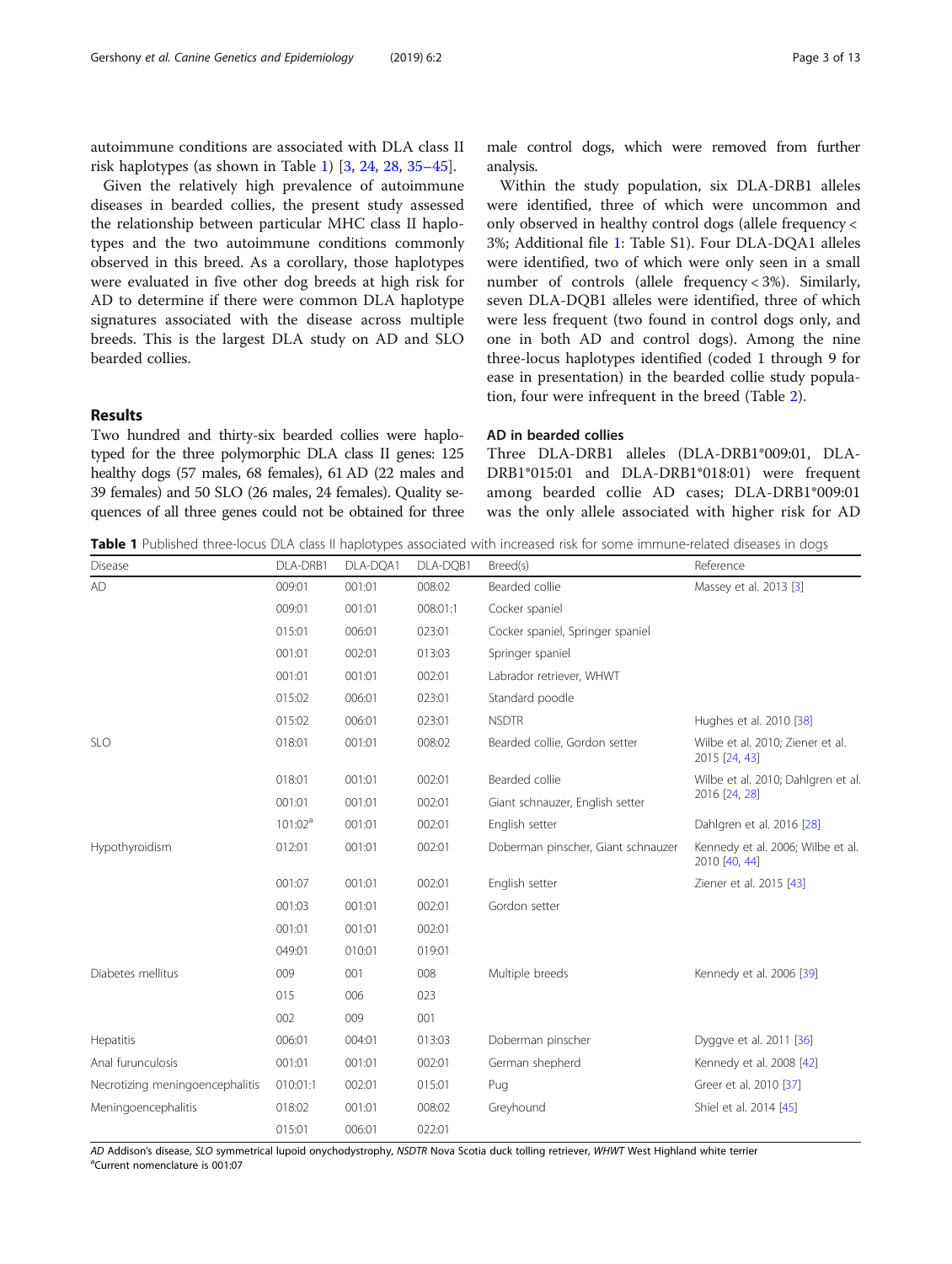|      | Addisonian (AD) and symmetrical lupold onychodystrophy (SLO) bearded collies |            |      |                |      |                     |                         |            |            |                     |                |  |
|------|------------------------------------------------------------------------------|------------|------|----------------|------|---------------------|-------------------------|------------|------------|---------------------|----------------|--|
| Code | Haplotype                                                                    | Controls   |      | AD             |      |                     |                         |            | <b>SLO</b> |                     |                |  |
|      | DLA-DRB1/DOA1/DOB1                                                           | $2n = 244$ | $\%$ | $2n = 122$     | $\%$ | OR (95%CI)          | $p$ -value <sup>T</sup> | $2n = 100$ | $\%$       | OR (95%CI)          | $p$ -value $†$ |  |
|      | 009:01/001:01/008:02                                                         | 24         | 9.8  | 25             | 20.5 | $2.36(1.29 - 4.34)$ | 0.0058                  |            | 1.0        | $0.09(0.01 - 0.70)$ | 0.0047         |  |
| 2    | 015:01/006:01/003:01                                                         | 31         | 12.7 | 18             | 14.8 | $1.19(0.64 - 2.22)$ | 0.6263                  | 4          | 4.0        | $0.29(0.10-0.83)$   | 0.0172         |  |
| 3    | 015:01/006:01/023:01                                                         | 33         | 13.6 | 23             | 18.9 | 1.49 (0.83-2.66)    | 0.2177                  | 2          | 2.0        | $0.13(0.03 - 0.55)$ | 0.0013         |  |
| 4    | 018:01/001:01/002:01                                                         | 73         | 29.9 | -27            | 22.1 | $0.67(0.40 - 1.11)$ | 0.1355                  | 47         | 47.0       | $2.08(1.29 - 3.35)$ | 0.0029         |  |
| 5    | 018:01/001:01/008:02                                                         | 70         | 28.7 | -27            | 22.1 | $0.71(0.42 - 1.18)$ | 0.2094                  | 46         | 46.0       | $2.12(1.31 - 3.43)$ | 0.0026         |  |
| 6    | 015:01/006:01/022:01                                                         | 5          | 2.0  | $\overline{2}$ | 1.6  | $0.80(0.15 - 4.17)$ |                         | 0          | 0.0        | N/A                 |                |  |
|      | 002:01/009:01/001:01                                                         | 6          | 2.5  | $\Omega$       | 0.0  | N/A                 |                         | 0          | 0.0        | N/A                 |                |  |
| 8    | 023:01/003:01/005:01                                                         |            | 0.4  | $\Omega$       | 0.0  | N/A                 |                         | 0          | 0.0        | N/A                 |                |  |
| 9    | 015:02/006:01/023:01                                                         |            | 0.4  | $\Omega$       | 0.0  | N/A                 |                         | $\Omega$   | 0.0        | N/A                 |                |  |

Table 2 Frequency, code, and odds ratio (OR) with 95% confidence interval (CI) of each three-locus haplotype observed in healthy,  $choductrophu(G|O)$  bearded to summatrical distribution on  $Stab$ 

N/A not enough data points to calculate; <sup>†</sup>Fisher's exact *p*-value

Text in bold indicates the haplotype frequency significantly differed between cases and controls

(OR = 2.36,  $p = 0.0058$ ; Additional file 2: Table S2). A single three-locus haplotype (haplotype 1), containing DLA-DRB1\*009:01, was overrepresented among the AD dogs (Table 2). Increased risk for AD was observed in dogs that carried haplotype 1 although only two AD cases were homozygous for this haplotype. The majority of AD cases were heterozygous for haplotype 1 ( $n = 21$ ), with half of those  $(n = 11)$  also carrying haplotype 5. Bearded collies carrying the heterozygous genotype 1 5 were at higher risk for AD (Table 3). No differences in DLA homozygosity were noted when comparing AD dogs to controls (Table 4).

A subset of bearded collies  $(n = 219)$  that excluded those dogs carrying less frequent haplotypes (i.e., haplotypes 6–9;  $n = 14$ ) was subjected to pairwise genotypic comparisons using logistic regression. A comparison between healthy and AD dogs showed genotypes 4 4, 4 5, and 5 5 were associated with the lowest probability for AD and genotypes that included haplotype 1 were associated with the highest probability (Fig. 1a). No sex differences were observed in the analysis ( $p > 0.05$ ).

A second data set containing a total of 75 United Kingdom bearded collies (29 AD, 46 controls) included in a previously published study [3] was analyzed for comparison. Common haplotypes in the bearded collie breed (haplotypes 1–5) were seen in similar proportions in both data sets, and analyzing the merged data further corroborated the association between haplotype 1 and AD  $(OR = 2.87; 95\% \text{ CI} = 1.76 - 4.66; p = 0.00002;$ Additional file 3: Table S3). Six three-locus haplotypes observed in the published data (allele frequency < 3%) were not seen in the new dataset. Conversely, haplotype 6 from the new dataset had not been observed in the published data. The combined dataset showed haplotype 4 underrepresented in AD dogs. To account for possible location influences, a geographical analysis of haplotype frequency in the combined dataset, which consisted predominantly of dogs from North America and Europe, showed differences in haplotype frequency between North American and European bearded collies (Additional file 4: Table S4). Haplotype 3 was more

Table 3 DLA class II genotypes significantly associated with Addison's disease (AD) and symmetrical lupoid onychodystrophy (SLO) in 233 Bearded collies, and corresponding odds ratios (OR) with the 95% confidence interval (CI) using the DLA haplotype codes reported in Table 2

| Disease    | Genotypes                                  |    | Controls |    |      | $p$ -value <sup>1</sup> | OR (95% CI)        |
|------------|--------------------------------------------|----|----------|----|------|-------------------------|--------------------|
|            |                                            | n  | %        | n  | %    |                         |                    |
| AD         | All genotypes containing haplotype 1       | 23 | 18.9     | 23 | 37.7 | 0.0070                  | $2.6(1.31 - 5.19)$ |
| AD         | Genotype 1 5                               |    | 5.7      | 11 | 18.0 | 0.0154                  | $3.6(1.32 - 9.87)$ |
| <b>SLO</b> | All genotypes containing haplotype 4       | 62 | 50.8     | 36 | 72.0 | 0.0115                  | $2.5(1.22 - 5.07)$ |
| <b>SLO</b> | All genotypes containing haplotype 5       | 59 | 48.4     | 35 | 70.0 | 0.0114                  | $2.5(1.24 - 5.02)$ |
| <b>SLO</b> | Genotype 44                                | 11 | 9.0      | 11 | 22.0 | 0.0258                  | $2.8(1.14 - 7.08)$ |
| <b>SLO</b> | Genotype 5 5                               | 11 | 9.0      | 11 | 22.0 | 0.0258                  | $2.8(1.14 - 7.08)$ |
| <b>SLO</b> | Genotype 4 5                               | 23 | 18.9     | 22 | 44.0 | 0.0011                  | $3.4(1.65 - 6.94)$ |
| <b>SLO</b> | Genotypes containing haplotypes 4 and/or 5 | 98 | 80.3     | 49 | 98.0 | 0.0033                  | 12.0 (1.58-91.33)  |

<sup>†</sup>Fisher's exact p-value, significant at  $p < 0.05$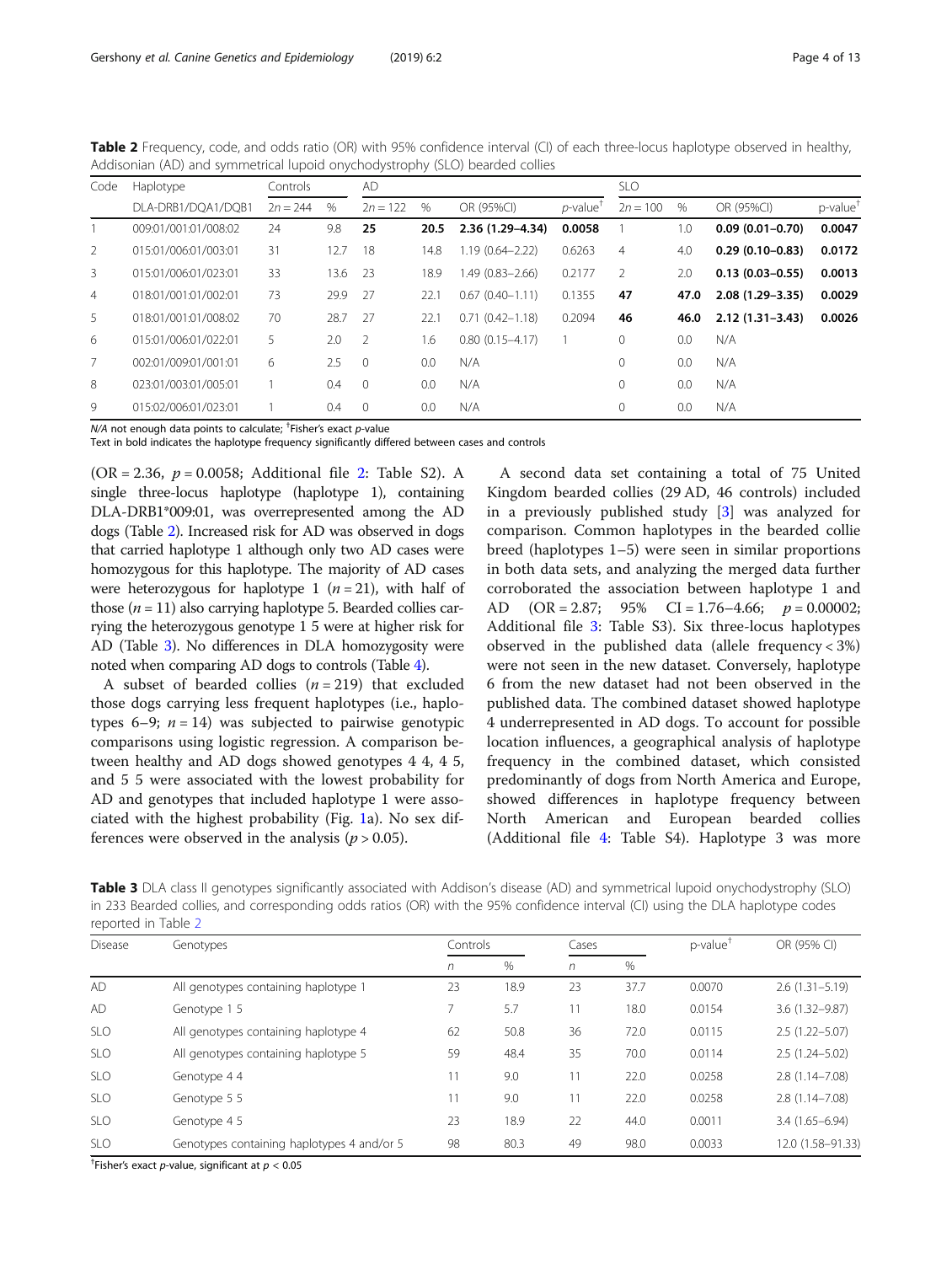|            | DLA-DRB1 |                       | DLA-DQA1 |                       | DLA-DOB1 |                       | DLA-DRB1/DQA1/DQB1 |                    |
|------------|----------|-----------------------|----------|-----------------------|----------|-----------------------|--------------------|--------------------|
|            |          | %                     |          | %                     |          | $\frac{0}{0}$         |                    | $\%$               |
| AD         | 26       | 42.6% <sup>a</sup>    | 45       | 73.8% <sup>a</sup>    | วว       | 37.7% <sup>a</sup>    |                    | 19.7% <sup>a</sup> |
| <b>SLO</b> | 45       | $90.0\%$ <sup>b</sup> | 46       | $92.0\%$ <sup>b</sup> | つつ       | $46.0\%$ <sup>a</sup> | $\sim$ $\sim$      | 44.0% <sup>b</sup> |
| Controls   | 62       | $50.8\%$ <sup>a</sup> | 79       | $64.8\%$ <sup>a</sup> | 36       | 29.5% <sup>a</sup>    | 29                 | 23.8% <sup>a</sup> |

Table 4 Homozygosity across DLA class II genes in 233 Bearded collies (61 AD, 50 SLO and 122 controls). Different letters in the same column indicate statistical difference ( $p < 0.05$ ) in DLA homozygosity across health status

 $n =$  number of homozygous dogs

AD Addison's disease, SLO symmetrical lupoid onychodystrophy

prevalent among North American control and AD dogs, whereas haplotype 4 was more prevalent among European controls and haplotype 2 was more prevalent in North American AD dogs. Nevertheless, haplotype 1 remained associated with increased risk for AD in both regions (Additional file 5: Table S5). No significant differences were seen in haplotype frequency between the regions for SLO dogs. The combined dataset also included dogs from Australia (7 controls and 1 SLO) and New Zealand (2 controls, 2 AD and 1 SLO), however the low sample numbers precluded meaningful statistical comparisons for those regions.

# AD in other breeds

Seventeen DLA-DRB1 alleles were identified among all the breeds assessed, including the bearded collies (Additional file 6: Table S6). Seven of those were shared by three or more breeds whereas five were seen in only one of the breeds. The DLA-DRB1\*008:02 and -DRB1\*011:01 alleles were only seen in the PWD, DLA-DRB1\*016:01 in the Leonberger, DLA-DRB1\*017:01 in the WHWT and DLA-DRB1\*084:01 in the Labradoodle. Among the seven DQA1 alleles, four were shared by three or more breeds. DLA-DQB1 was diverse across breeds, with 16 different alleles noted, only five of which were seen in more than two breeds. Despite the considerable diversity of alleles seen among the three polymorphic DLA class II genes across the six studied breeds at increased risk for AD, DLA-DQA1\*001:01 and DQB1\*002:01 were the only alleles shared by all six breeds.

Individual DLA class II alleles were significantly associated with AD in the WHWT (DLA-DQA1\*001:01 and DLA-DQB1\*002:01 - Additional file 7: Table S7) and Leonbergers (DLA-DRB1\*001:01 - Additional file 8: Table S8). These alleles are a part of a three-locus haplotype that was significantly associated with AD status in WHWTs and Leonbergers (haplotype 14; Table 5). No alleles showed association with AD in the PWDs (Additional file 9: Table S9),

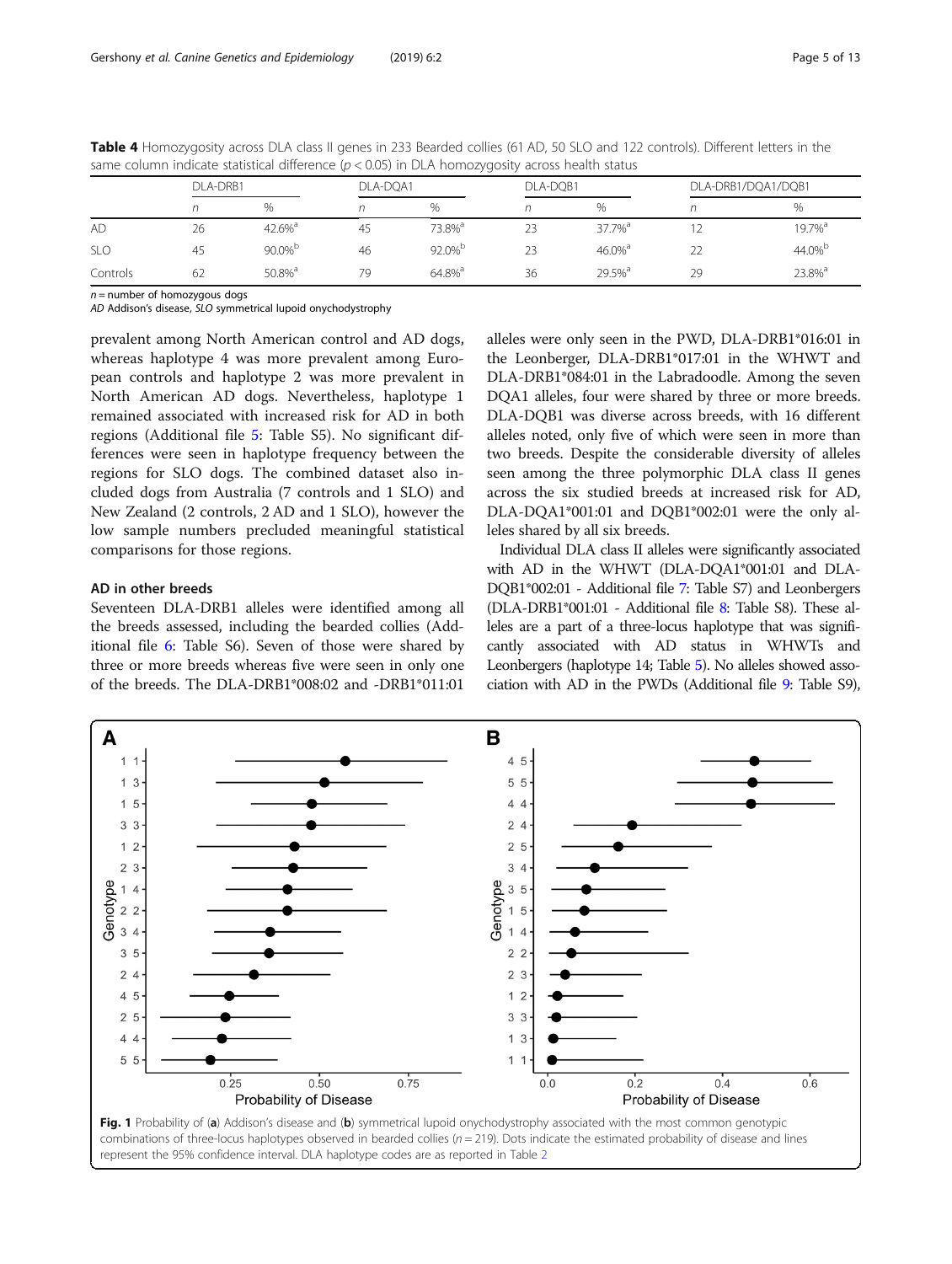Table 5 Frequency, code and odds ratio (OR) for DLA class II three-locus haplotypes observed in the six studied breeds at increased risk for Addison's disease (AD): bearded collie (61 cases, 122 controls), West Highland white terrier (WHWT; 43 cases, 166 controls), standard poodles (30 cases, 55 controls), Portuguese water dog (PWD; 17 cases, 76 controls), Labradoodle (12 cases, 9 controls) and Leonberger (11 cases, 14 controls)

| Code           | DRB1   | DQA1     | DQB1     | Breed                 | Control<br>(2n) | AD<br>(2n)     | OR   | 95% CI         | $p$ -value <sup>†</sup> |
|----------------|--------|----------|----------|-----------------------|-----------------|----------------|------|----------------|-------------------------|
| 1              | 009:01 | 001:01   | 008:02   | <b>Bearded collie</b> | 24              | 25             | 2.36 | 1.29-4.34      | 0.0058                  |
| $\overline{2}$ | 015:01 | 006:01   | 003:01   | Bearded collie        | 31              | 18             | 1.19 | $0.64 - 2.22$  | 0.6263                  |
| 3              | 015:01 | 006:01   | 023:01   | Bearded collie        | 33              | 23             | 1.49 | $0.83 - 2.66$  | 0.2177                  |
|                |        |          |          | Labradoodle           | $\overline{2}$  | 8              | 4.0  | $0.73 - 21.8$  | 0.1466                  |
|                |        |          |          | Standard poodle       | 68              | 37             | 0.99 | $0.52 - 1.90$  | 1                       |
|                |        |          |          | WHWT                  | 17              | $\mathbf 0$    | N/A  |                |                         |
| 4              | 018:01 | 001:01   | 002:01   | Bearded collie        | 73              | 27             | 0.67 | $0.40 - 1.11$  | 0.1355                  |
|                |        |          |          | WHWT                  | $\mathbf{1}$    | $\mathbf 0$    | N/A  |                |                         |
| 5              | 018:01 | 001:01   | 008:02   | Bearded collie        | 70              | 27             | 0.71 | $0.42 - 1.18$  | 0.2094                  |
| 6              | 015:01 | 006:01   | 022:01   | Bearded collie        | 5               | $\overline{2}$ | 0.80 | $0.15 - 4.17$  | 1                       |
|                |        |          |          | Labradoodle           | $\mathbf 0$     | $\mathbf{1}$   | N/A  |                |                         |
| 7              | 002:01 | 009:01   | 001:01   | Bearded collie        | 6               | $\mathbb O$    | N/A  |                |                         |
|                |        |          |          | Labradoodle           | $\mathbf 0$     | $\mathbf{1}$   | N/A  |                |                         |
|                |        |          |          | Standard poodle       | $\overline{2}$  | 0              | N/A  |                |                         |
| 8              | 023:01 | 003:01   | 005:01   | <b>Bearded Collie</b> | $\mathbf{1}$    | $\mathbb O$    | N/A  |                |                         |
|                |        |          |          | PWD                   | 11              | 5              | 2.21 | $0.71 - 6.84$  | 0.1775                  |
| 9              | 015:02 | 006:01   | 023:01   | Bearded collie        | $\mathbf{1}$    | $\mathbf 0$    | N/A  |                |                         |
|                |        |          |          | Labradoodle           | $\overline{4}$  | 3              | 0.50 | $0.10 - 2.58$  | 0.6786                  |
|                |        |          |          | Standard poodle       | 7               | 8              | 2.26 | $0.78 - 6.59$  | 0.1586                  |
|                |        |          |          | PWD                   | 11              | 5              | 2.21 | $0.71 - 6.84$  | 0.1775                  |
|                |        |          |          | <b>WHWT</b>           | $\overline{4}$  | $\mathbf 0$    | N/A  |                |                         |
| 10             | 015:01 | 006:01   | 020:02   | WHWT                  | 51              | 6              | 0.41 | $0.17 - 1.00$  | 0.0514                  |
| 11             | 013:01 | 001:01   | 002:01   | Leonberger            | $\overline{4}$  | $\overline{4}$ | 1.22 | $0.27 - 5.59$  | 1                       |
|                |        |          |          | Standard poodle       | $\mathbf{1}$    | $\mathbf 0$    | N/A  |                |                         |
|                |        |          |          | WHWT                  | $\mathbf{1}$    | $\mathbf 0$    | N/A  |                |                         |
| 12             | 006:01 | 005:01:1 | 007:01   | Labradoodle           | 1               | $\overline{2}$ | 1.55 | $0.13 - 18.5$  | 1                       |
|                |        |          |          | Leonberger            | 5               | $\mathbf{1}$   | 0.2  | $0.02 - 1.86$  | 0.1986                  |
|                |        |          |          | Standard poodle       | $\overline{4}$  | 0              | N/A  |                |                         |
|                |        |          |          | WHWT                  | $\overline{2}$  | $\mathbb O$    | N/A  |                |                         |
| 13             | 009:01 | 001:01   | 008:01:1 | Labradoodle           | $\mathbf{1}$    | 3              | 2.43 | $0.23 - 25.5$  | 0.6227                  |
|                |        |          |          | Standard poodle       | 5               | 2              | 0.72 | $0.14 - 3.85$  |                         |
|                |        |          |          | <b>WHWT</b>           | 3               | $\overline{2}$ | 2.61 | $0.43 - 15.88$ | 0.5882                  |
|                |        |          |          | <b>PWD</b>            | $\,8\,$         | $\mathbb O$    | N/A  |                |                         |
| 14             | 001:01 | 001:01   | 002:01   | Labradoodle           | $\overline{2}$  | $\overline{2}$ | 0.73 | $0.09 - 5.72$  | 1                       |
|                |        |          |          | Leonberger            | 11              | 16             | 3.64 | 1.07-12.30     | 0.0447                  |
|                |        |          |          | <b>PWD</b>            | 57              | 15             | 1.32 | $0.62 - 2.79$  | 0.5597                  |
|                |        |          |          | <b>WHWT</b>           | 130             | 51             | 2.3  | $1.40 - 3.67$  | 0.0009                  |
|                |        |          |          | Standard poodle       | 3               | $\mathbf 0$    | N/A  |                |                         |
| 15             | 001:01 | 001:01   | 036:01   | Standard poodle       | $\overline{2}$  | $\mathbb O$    | N/A  |                |                         |
|                |        |          |          | WHWT                  | 6               | $\mathbb O$    | N/A  |                |                         |
|                |        |          |          | Labradoodle           | $\circ$         | $\mathbf{1}$   | N/A  |                |                         |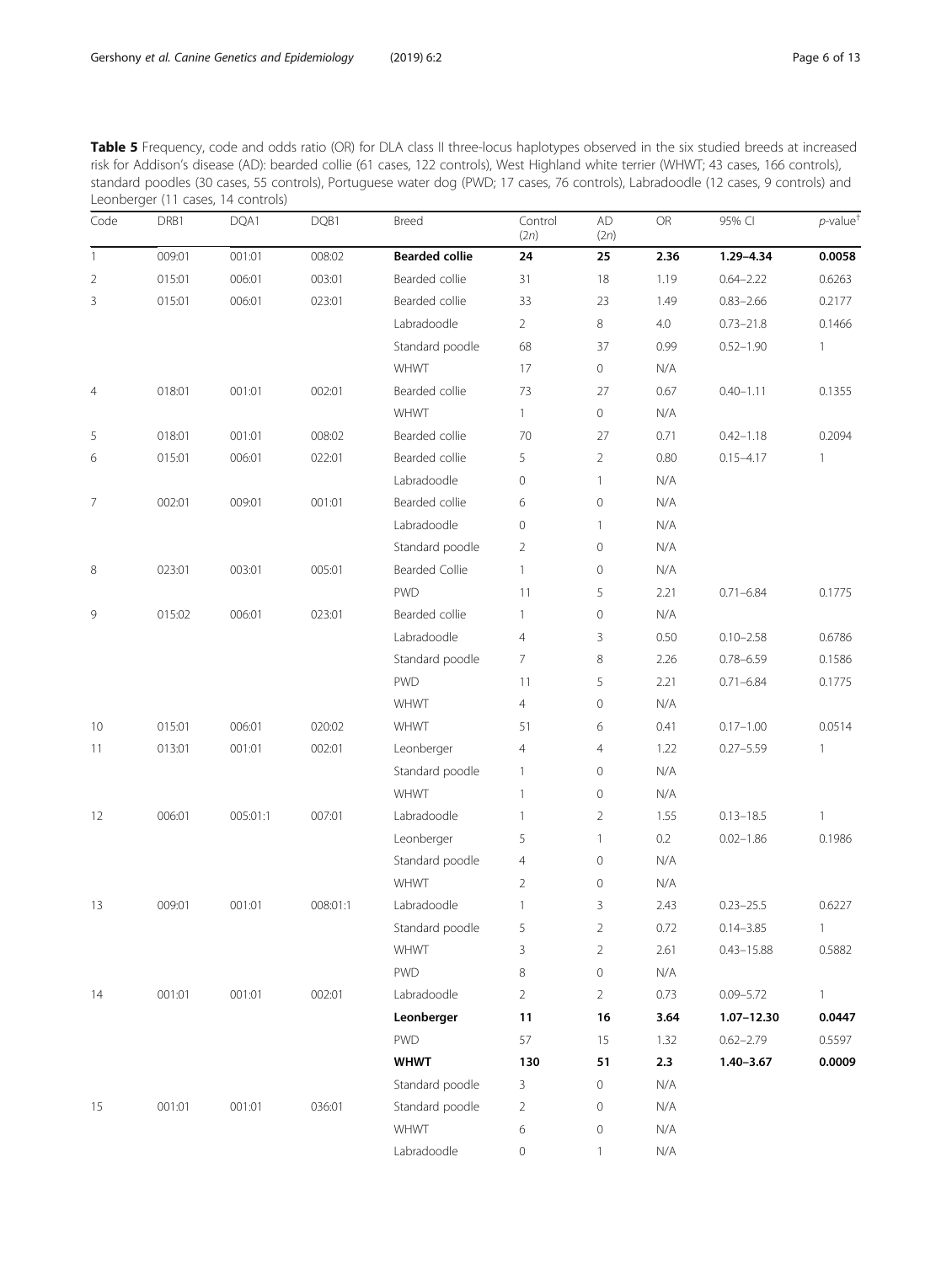| Table 5 Frequency, code and odds ratio (OR) for DLA class II three-locus haplotypes observed in the six studied breeds at increased   |
|---------------------------------------------------------------------------------------------------------------------------------------|
| risk for Addison's disease (AD): bearded collie (61 cases, 122 controls), West Highland white terrier (WHWT; 43 cases, 166 controls), |
| standard poodles (30 cases, 55 controls), Portuguese water dog (PWD; 17 cases, 76 controls), Labradoodle (12 cases, 9 controls) and   |
| Leonberger (11 cases, 14 controls) (Continued)                                                                                        |

| Code | DRB1   | DQA1   | DQB1        | Breed           | Control<br>(2n) | <b>AD</b><br>(2n) | <b>OR</b> | 95% CI        | $p$ -value <sup>†</sup> |
|------|--------|--------|-------------|-----------------|-----------------|-------------------|-----------|---------------|-------------------------|
| 16   | 001:01 | 009:01 | 001:01      | WHWT            | 77              | 14                | 0.64      | $0.34 - 1.21$ | 0.1886                  |
| 17   | 008:02 | 003:01 | 004:01      | <b>PWD</b>      | 59              | 9                 | 0.57      | $0.25 - 1.30$ | 0.2373                  |
| 18   | 011:01 | 002:01 | 013:03      | <b>PWD</b>      | $\overline{2}$  | 0                 | N/A       |               |                         |
| 19   | 012:01 | 004:01 | 013:03      | <b>PWD</b>      | 3               | 0                 | N/A       |               |                         |
| 20   | 012:01 | 004:01 | $013 - 017$ | Standard poodle | 4               | 0                 | N/A       |               |                         |
| 21   | 015:01 | 006:01 | 011:01      | <b>WHWT</b>     | 25              | 5                 | 0.76      | $0.28 - 2.04$ | 0.6499                  |
| 22   | 015:01 | 006:01 | 026:01      | Labradoodle     |                 | $\overline{2}$    | 1.55      | $0.13 - 18.5$ |                         |
| 23   | 015:01 | 009:01 | 001:01      | Labradoodle     | 3               |                   | 0.22      | $0.02 - 2.29$ | 0.2972                  |
|      |        |        |             | Standard poodle | 8               | 9                 | 2.25      | $0.82 - 6.18$ | 0.1792                  |
|      |        |        |             | WHWT            | 14              | 6                 | 1.70      | $0.63 - 4.57$ | 0.3926                  |
| 24   | 015:02 | 006:01 | 026:01      | Standard poodle | 0               |                   | N/A       |               |                         |
| 25   | 015:03 | 006:01 | 023:01      | Labradoodle     | 2               | 0                 | N/A       |               |                         |
|      |        |        |             | Standard poodle | 4               | $\overline{2}$    | 0.91      | $0.16 - 5.14$ |                         |
| 26   | 016:01 | 001:01 | 002:01      | Leonberger      | 6               |                   | 0.16      | $0.02 - 1.44$ | 0.1064                  |
| 27   | 017:01 | 002:01 | 013:03      | WHWT            | 1               | $\mathbf 0$       | N/A       |               |                         |
| 28   | 020:01 | 004:01 | 013:03      | <b>PWD</b>      |                 | 0                 | N/A       |               |                         |
|      |        |        |             | Standard poodle | 2               |                   | 0.92      | $0.08 - 10.3$ |                         |
| 29   | 084:01 | 009:01 | 001:01      | Labradoodle     | $\overline{2}$  | 0                 | N/A       |               |                         |

*CI* confidence interval, N/A not enough data points to calculate; <sup>†</sup>Fisher's exact p-value, significant at  $p$  < 0.05

N.B. DLA-DQB1\*013–017 is short hand for DQB1\*01303 and 01701 appearing on the same haplotype

Bolded values were statistically significant at α = 0.05. Haplotype codes 1–9 are as used in the text, additional codes were added as needed

standard poodles (Additional file 10: Table S10) and Labradoodles (Additional file 11: Table S11). Twenty-nine three-locus haplotypes were identified across the six studied breeds, five of which were shared by more than three breeds (Table 5 - haplotypes 3, 9, 12, 13 and 14). Haplotype 14 was the only one associated with risk for AD in our studied breeds. We confirm its association with AD in the WHWT, as previously reported [3], and identify it as the first risk haplotype associated with AD in the Leonberger. No association was seen for the three other breeds that carried haplotype 14 (Labradoodle, PWD and standard poodle).

# SLO in bearded collies

Whereas DLA-DRB1\*018:01 and -DQA1\*001:01 were common alleles in the bearded collie, they were present at a much higher frequency among SLO dogs compared to healthy controls with OR = 9.38 ( $p = 7.40 \times 10^{-10}$ ) and OR = 7.22 ( $p = 4.19 \times 10^{-7}$ ), respectively, for SLO disease risk (Additional file 12: Table S12). The majority of SLO dogs (49/50) carried a DLA-DQB1\*002:01 and/or DLA-DQB1\*008:02 allele although an increased risk for disease was observed only for DLA-DQB1\*002:01

 $(OR = 2.08, p = 0.0029)$ . However, both DQB1 alleles were associated with DLA-DRB1\*018:01, and the three-locus haplotypes containing these combinations (haplotypes 4 and 5) were significantly overrepresented among SLO dogs and associated with increased risk for disease (Table 2). While risk for disease was slightly higher for the heterozygous genotype 4 5, dogs homozygous for each of the risk haplotypes showed similar risk for disease (Table 3). Despite this, SLO dogs were significantly more homozygous in their DLA-DRB1 (OR = 8.71; 95%  $CI =$ 3.24–23.43;  $p = 1.85 \times 10^{-6}$ ) and -DQA1 (OR = 6.26; 95%  $CI = 2.11 - 18.56$ ;  $p = 0.0003$ ) genes than controls (Table 4). Homozygosity across all three loci was also significantly greater among SLO dogs compared to controls (OR = 2.52; 95% CI = 1.26–5.06;  $p = 0.0104$ ).

Pairwise genotypic comparisons using logistic regression revealed two major genotype groupings, with genotypes 4 4, 4 5 and 5 5 significantly associated with a higher probability for SLO when compared to genotypes 1 4, 2 3, 1 2, 3 3, 1 3 and 1 1 (Fig. 1b); the inverse of what was seen for AD. Genotypes composed of haplotypes 1 and/or 2 were associated with a reduced probability of having SLO. No sex differences were observed in the analysis  $(p > 0.05)$ .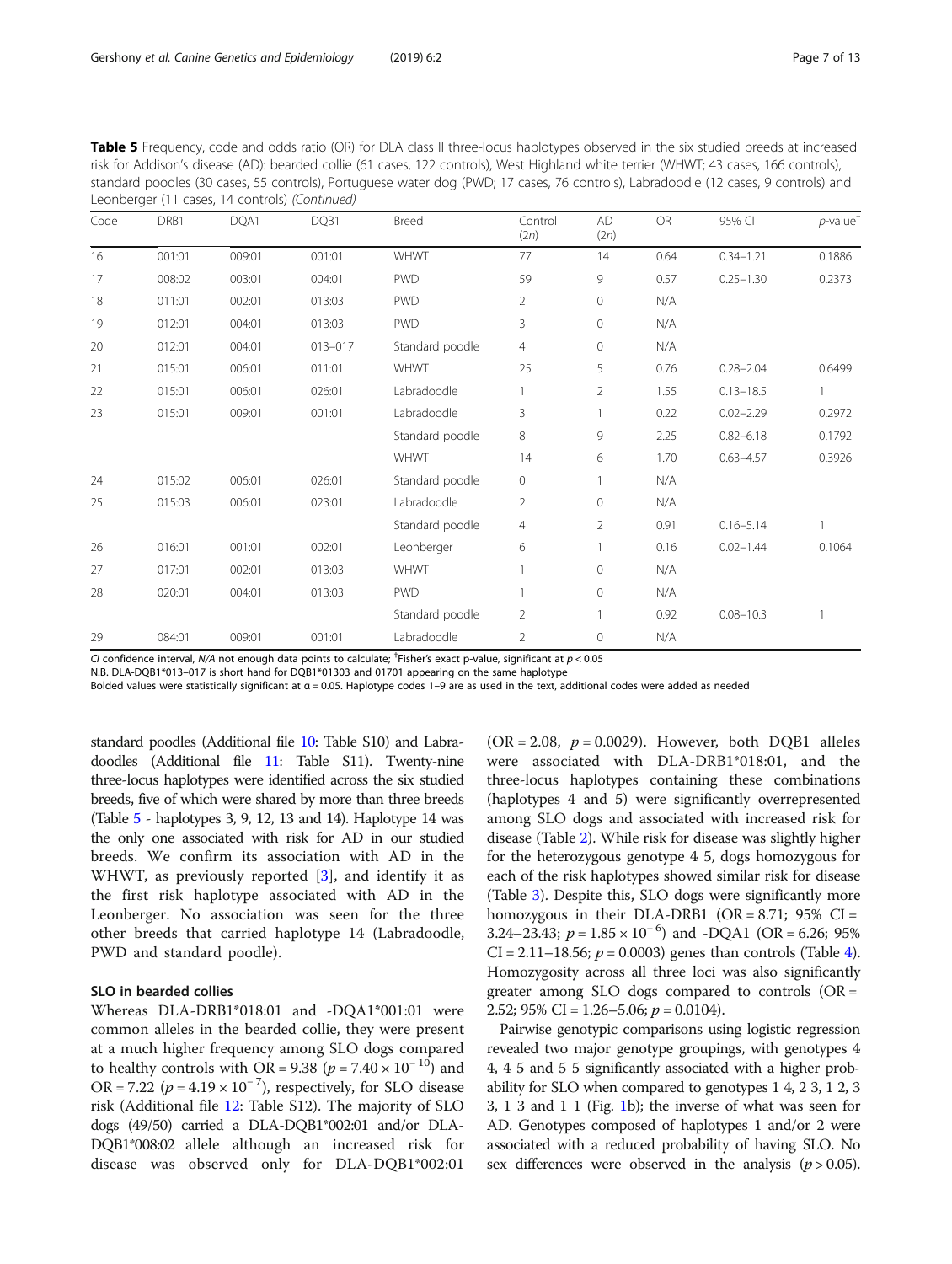When geographical regions were considered in the analysis, haplotype 4 remained a risk haplotype for SLO in Europe, but not in North America (Additional file 13: Table S13). Conversely, haplotype 5 remained a risk for SLO in North America, but not in Europe.

# **Discussion**

Some of the strongest genetic associations with human autoimmune diseases, such as AD and type 1 diabetes mellitus, involve MHC class II genes [46]. The present study identified a single DLA class II risk haplotype for AD in the bearded collie, consistent with a previous report in a smaller number of dogs from the United Kingdom [3], although our data did not support the researchers' observation of haplotype 4 being protective for AD. While highly prevalent among control dogs, this haplotype was also observed at similar proportions in AD bearded collies from our dataset. However, when data from the previously published paper was merged with the newly acquired data, a combined analysis showed that haplotype 4 became slightly underrepresented among cases. This may be due to differences in the geographic origin of the samples. Haplotype 4 was more prevalent among controls of European origin and a risk haplotype for SLO in European bearded collies, but not among those from North America. Conversely, haplotype 5 remained a risk for SLO in dogs sampled from North America, but not those from Europe. This finding could indicate actual geographical differences in susceptibility to disease, although it is more likely that they reflect the significantly reduced sample sizes for SLO cases when the data was split by geographical region, thus reducing our power to detect true associations. As for AD, regional differences in haplotype frequency did not affect our initial observation, and haplotype 1 remained significantly associated with AD in both Europe and North America.

Surprisingly, the highest risk for AD was seen when haplotype 1 was combined with the SLO risk haplotype 5. The sole difference between these two haplotypes is the DLA-DRB1 allele: DLA-DRB1\*009:01 and DLA-DRB1\*018:01, respectively. The non-polymorphic DLA-DRA and polymorphic -DRB1 genes encode two chains (alpha and beta, respectively) of the same MHC class II molecule, whereas the DLA-DQA1 and -DQB1 genes encode chains that combine to form a different MHC class II molecule [47]. MHC molecules actively participate in the positive and negative selection of developing T cells in the thymus. The recognition of self-peptides associated with MHC molecules results in selection of T cells that bind MHC with intermediate-to-low avidity; binding that is too strong represents potential for autoreactivity and results in deletion of such T cells. Moreover, intermediate avidity, where binding is strong but falls below the threshold for deletion, results in generation of regulatory T cells capable of suppressing self-antigen presentation in the peripheral lymph nodes, thus preventing autoreactivity [46]. While the exact mechanism through which MHC genes contribute to autoimmune disease development is not fully understood, disease-predisposing MHC molecules appear to confer risk by allowing autoreactive T cells to escape central tolerance, whereas protective MHC molecules confer resistance to autoimmunity by promoting negative selection and generation of regulatory T cells [46, 47]. The two DLA-DRB1 alleles mentioned above produce molecules that differ by four amino acids in the hypervariable regions of the gene, which encode the peptide-binding region of an MHC molecule. Amino acid changes in the peptide-binding region of MHC molecules can affect the repertoire of peptides they are capable of presenting to T cells [46], which is why MHC heterozygosity is generally associated with increased fitness due to the ability to detect a larger number of pathogenic antigens compared to a homozygous individual [46, 48]. However, carrying two autoimmune disease-predisposing MHC haplotypes may actually increase the number and types of autoreactive T cells that escape central tolerance thus increasing the risk of developing autoimmunity. In fact, humans who are heterozygous for the MHC class II risk haplotypes, HLA-DR3 and HLA-DR4, are at much higher risk for autoimmune type 1 diabetes and AD than those with either of the homozygous haplotypes [32, 33, 49]. This may also be the case for bearded collies with AD, where most dogs were heterozygous for the risk haplotype and increased risk was seen in association with the heterozygous 1 5 genotype.

As expected, considerable diversity of alleles was seen across the six dog breeds at increased risk for AD, but allele sharing was fairly limited. Five of the 29 three-locus haplotypes identified were shared by more than three of the studied breeds (haplotypes 3, 9, 12, 13 and 14), four of which had been previously associated with AD in the cocker spaniel, springer spaniel, WHWT, Labrador retriever, standard poodle and Nova Scotia duck tolling retriever [3, 38]. However, our study only confirmed association of haplotype 14 with AD in the WHWT and also identified it as the first risk haplotype associated with AD in the Leonberger. Haplotype 9, previously associated with AD in the standard poodle [3], was not confirmed as a risk haplotype for AD in our analysis. Although our dataset had more AD standard poodles, our control group is smaller than the previous study, which may have impaired our ability to detect the association. The absence of an association may also be due to differences between studied populations: our dataset consisted of standard poodles from the United States and United Kingdom, whereas previously published data consisted of dogs almost exclusively from the United Kingdom.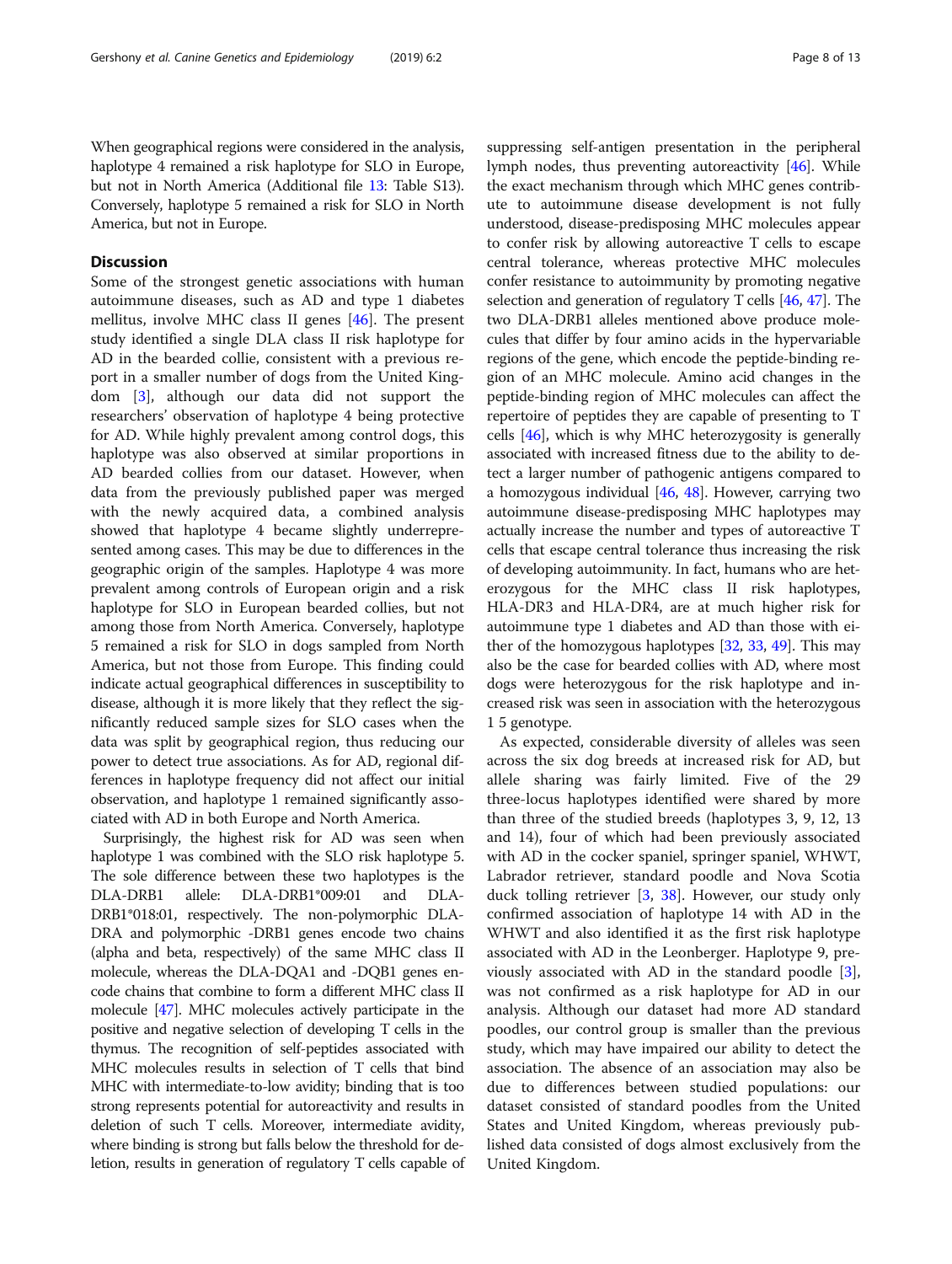Two risk haplotypes were identified for SLO in our bearded collies, consistent with previous findings [24] though that study evaluated only Scandinavian bearded collies using many fewer dogs. Furthermore, in our population, almost half of the SLO dogs were homozygous for one of these two risk haplotypes (i.e. genotypes 4 4 or 5 5). Interestingly, although the highest risk was seen with the heterozygous genotype 4 5, dogs homozygous for either of the risk haplotypes appear to be at similar risk for disease. This may be explained by the high similarity between haplotypes 4 and 5, which differ only in their DLA-DQB1 allele. DLA-DQB1\*002:01 (in haplotype 4) differs from DLA-DQB1\*008:02 (in haplotype 5) by three neighboring amino acids, only one of which falls within a hypervariable region in exon 2, as defined by Kennedy et al. in 1999. Since the alleles have similar hypervariable regions, they likely have similar antigen binding and functional properties [50], which could explain why genotypes 4 4, 4 5, and 5 5 all offered similar risk for SLO.

Three three-locus haplotypes were associated with reduced risk for expressing SLO: haplotypes 1, 2 and 3. Despite its association with increased risk for AD, haplotype 1 was associated with a lower risk of expressing SLO. In fact, as highlighted above, the sole difference between the SLO risk haplotype 5 and the AD risk haplotype 1 is the DRB1 allele, which may suggest a role for this gene in determining the target tissue for autoimmune disease in the bearded collie. However, strong linkage disequilibrium (LD; non-random association between alleles) in the region may actually be responsible for this observation, and it is possible that tissue-specific genetic determinants exist in nearby genes that are in strong LD with the DLA-DRB1 gene resulting in the observed association.

Perhaps most interesting, however, is that many of the risk haplotypes associated to date with organ-specific autoimmune diseases in dogs carry one of two DQ haplotypes: DLA-DQA1\*001:01/DQB1\*002:01 (DQ1) or DLA-DQA1\*001:01/DQB1\*008:02 (DQ2). The DQ1 haplotype is part of haplotype 14, for instance, which has not only been associated with AD in WHWT and Leonbergers, but also with anal furunculosis in the German shepherd [42], hypothyroidism in the Gordon setter [43] and SLO in the giant schnauzer and English setter [24]. Furthermore, the DQ1 combination is found in two different three-locus haplotypes that have been associated with higher risk for hypothyroidism (lymphocytic thyroiditis) in Doberman pinschers, giant schnauzers (DLA-DRB1\*012:01/ DQA1\*001:01/DQB1\*002:01) and English setters (DLA-DRB1\*001:07/DQA1\*001:01/DQB1\*002:01) [40, 43, 44]. Moreover, the four three-locus DLA class II risk haplotypes associated with SLO in different dog breeds [24, 28, 43] carry a DQ1 or DQ2 haplotype. These DQ haplotypes were also observed in two SLO-affected dogs in our database that represent breeds in which SLO is uncommon: one great dane, heterozygous for DQ1, and one Belgian tervuren, homozygous for DQ2 (unpublished finding). DQ2 is found in haplotype 1, the risk haplotype for AD in the bearded collie and diabetes mellitus in multiple dog breeds [39]. It is also a part of haplotype 5, which is associated with risk for SLO in the bearded collie and Gordon setter [24, 28, 43], and a three-locus haplotype associated with meningoencephalitis in the greyhound (DLA-DRB1\*018:02/ DQA1\*001:01/DQB1\*008:02) [45]. These observations indicate that DQ haplotypes may constitute signatures of autoimmune predisposition across multiple dog breeds, which perhaps combine with breed-specific genetic components to determine the tissue-specificity of autoimmune disease expression.

Whereas an association between MHC class II haplotypes, particularly DQ haplotypes, and autoimmune disease clearly exists in both dogs and humans, other MHC or non-MHC genetic components likely play a role in autoimmune disease development, which would explain why many dogs carrying the risk haplotype for a disease, such as AD, SLO or anal furunculosis, fail to develop the condition. Although our study points to a strong influence of particular DQ haplotypes in different autoimmune diseases across multiple dog breeds, the fact that a risk haplotype can be associated with a disease in one dog and not another suggests that other loci are necessary to determine disease expression and target organ specificity. In fact, studies in mice have shown that, while MHC genes play a major role in autoimmunity, they are still only a part of the genetic components required for disease development. Studies using nonobese diabetic (NOD) mice, which carry a particular MHC haplotype and are prone to developing diabetes, show that the presence of the diabetes-prone MHC haplotype in a different mouse strain fails to cause diabetes [51]. In contrast, when the diabetes-prone MHC of NOD mice is replaced by a different haplotype, autoimmunity develops but in a different target organ [52], thereby demonstrating tissue-specific susceptibility dependent upon factors additional to the MHC. Therefore, autoimmune disease expression is likely dependent upon the existence of non-MHC genetic determinants cooperating with autoimmune disease-predisposing MHC class II haplotypes.

# Conclusion

Our study results complement published data, and shows that three DLA class II risk haplotypes associated with autoimmune diseases are highly prevalent in the bearded collie population, which may account for incidence of autoimmune disorders in the breed. Moreover, the two-locus DQ haplotypes making up these three risk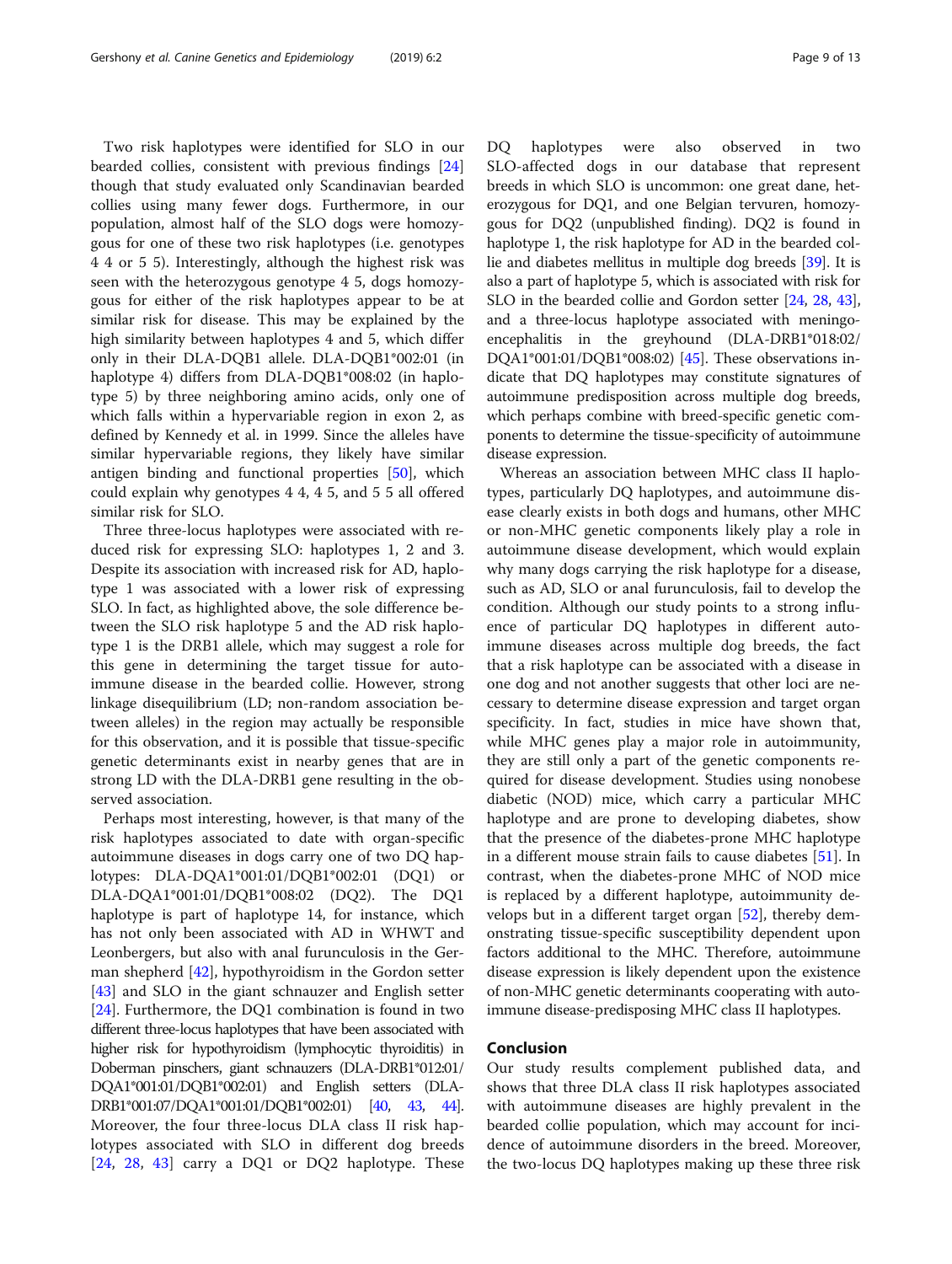haplotypes are found in other risk haplotypes associated with diabetes mellitus and hypothyroidism across different dog breeds. Multiple studies have clearly demonstrated that DLA class II genes play a role in canine autoimmunity, although associations have been deemed breed- and disease-specific. Our work, in combination with the published literature, revealed common DLA-DQ haplotypes associated with different autoimmune diseases across multiple dog breeds. While additional loci are clearly necessary for actual disease expression, the DQ two-locus model may be a good indicator for susceptibility to certain organ-specific autoimmune diseases in dogs, and future studies on carriers of these risk DQ haplotypes may prove fruitful in identifying the additional genetic components involved in canine autoimmunity. These markers may then be used to make informed breeding decisions with the purpose of reducing the incidence of each disease in the canine population. Furthermore, genetic markers of canine autoimmune diseases may provide insights into their human counterpart.

# Methods

#### Samples

Blood or buccal swab samples were obtained from 236 bearded collies (125 healthy, 61 AD and 50 SLO) in North America, Europe, Australia and New Zealand that were healthy or affected by one of two autoimmune diseases (AD or SLO). Addisonian cases consisted of dogs diagnosed by a veterinarian on the basis of clinical signs, demonstrated electrolyte imbalance (sodium to potassium ratio < 27:1) and confirmed with an ACTH stimulation test. Serum cortisol levels < 2.0 μg/dL (55 nmol/L) before and after ACTH administration were considered diagnostic of AD. Dogs with a history of corticosteroid use that may have interfered with the ACTH stimulation test were excluded, as well as dogs presenting with atypical AD, characterized by low levels of serum cortisol before and after ACTH administration, but normal electrolyte ratio [19]. SLO cases consisted of dogs diagnosed by a veterinarian through biopsy and/or clinical findings such as pain, abnormal growth of nails, or nails bleeding, splitting or falling off. Control dogs were nine years or older, with no history of autoimmune disease (suspected or diagnosed) and considered healthy based on medical history. Samples were subjected to DNA extraction as previously described [53] and quantified using a Nanodrop® spectrophotometer. DNA samples were stored at − 20 °C until processing. The same procedure was performed for five other dog breeds at increased risk for developing AD: standard poodles (11 cases, 10 controls), WHWT (10 cases, 10 controls), Labradoodles (9 cases, 9 controls), PWD (15 cases, 16 controls) and Leonbergers (11 cases, 13 controls).

To complement the AD data, DLA haplotypes from a previously studied population [3] were included in the analyses for the bearded collie (29 cases, 46 controls from the UK for a total of 90 cases and 168 controls), standard poodle (19 cases, 45 controls from the UK and North America for a total of 30 cases and 55 controls), WHWT (33 cases, 156 controls from the UK for a total of 43 cases and 166 controls), Labradoodle (3 cases from the UK for a total of 12 cases and 9 controls), and PWD (2 cases, 60 controls from the USA and UK for a total of 17 cases and 76 controls). The z-ratio test for independent proportions [\(http://vassarstats.net/propdiff\\_ind.html](http://vassarstats.net/propdiff_ind.html)) was used to assess differences between geographical regions in the combined dataset [54].

# DLA Haplotyping

Sequence based typing was used to determine DLA haplotypes of all dogs. Amplification and sequencing of exon 2 for each of the three polymorphic MHC class II genes, DLA-DRB1, −DQA1 and -DQB1, were performed using flanking primers as previously described [55–57] and two new primer sets developed for DLA-DRB1 and DQB1 (Additional file 14: Table S14). Sequences from the newly designed primers provided greater coverage upstream and downstream of exon 2, improving sequence quality obtained for the entire exon, and matched bearded collie DQB1 ( $n = 30$ ) and DRB1 ( $n =$ 18) sequences obtained using published primers. A touchdown polymerase chain reaction (PCR) protocol was initially used for all three genes, which consisted of 14 touchdown cycles with annealing temperatures starting at 62 °C for DLA-DRB1, 57 °C for DLA-DQA1 and 73 °C for DLA-DQB1, and reducing by 0.5 °C each cycle, and 24 additional cycles with annealing temperatures of 55 °C for DLA-DRB1, 50 °C for DLA-DQA1 and 66 °C for DLA-DQB1. The same touchdown PCR protocol was used with the newly designed DLA-DQB1 primer set, but a standard PCR protocol (95 °C denaturation, 65 °C annealing, 72 °C extension, 30 cycles) was used with the new set of DLA-DRB1 primers. Promega GoTaq® Flexi DNA Polymerase (Promega, WI, USA) was used for all PCRs in a 25 μL reaction. Size and concentration of amplicons were verified by running 5 μL of the PCR product on a 1% agarose gel. PCR products were then purified using Exosap-IT<sup>™</sup> (Thermo Fisher Scientific, Waltham, MA, USA) according to manufacturer's recommendations, and sequenced by capillary electrophoresis on an Applied Biosystems 3730 (UC Davis DNA Sequencing facility). Nucleotide sequences for each DLA gene were analyzed and alleles assigned using SBTengine v.3.2 (GenDX, Netherlands). Ambiguous sequences were observed in all dog breeds. In these cases, haplotypes were predicted based on the three-locus haplotypes identified within each of the studied populations. If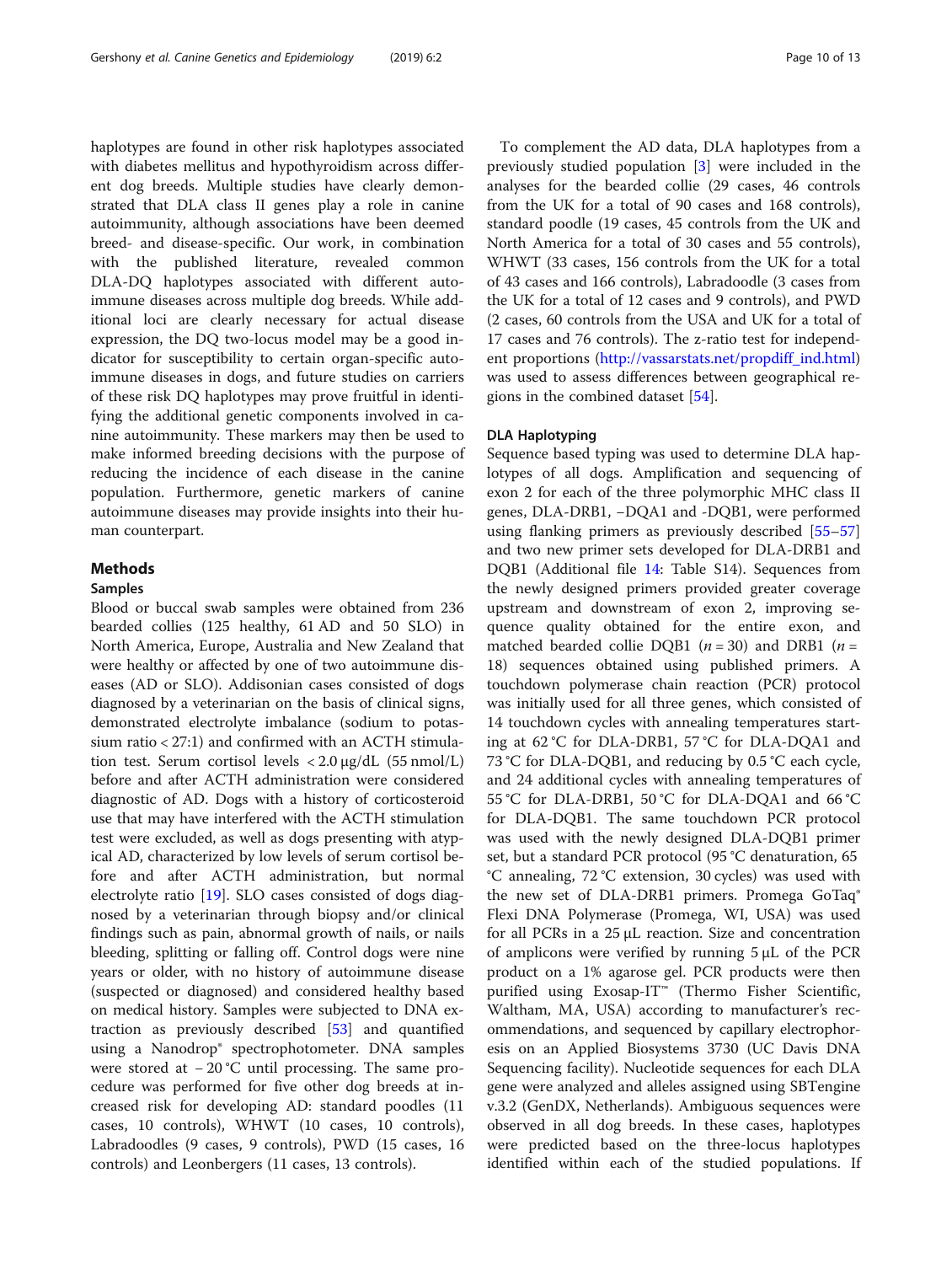alleles could not be determined for one or more of the DLA class II genes, the individual was removed from analysis.

# Statistical analysis

Allele frequencies were calculated for each of the three polymorphic DLA genes. Three-locus DLA-DRB1/DQA1/ DQB1 haplotypes were determined based on individuals that were homozygous on all three loci  $(n = 63)$ , followed by individuals homozygous at two of the loci  $(n = 87)$ . Odds ratio (OR) estimates were also calculated based on the number of cases and healthy controls carrying a particular haplotype compared to the number of individuals not carrying the haplotype. A  $2 \times 2$  contingency table was used to calculate the ORs and two-tailed Fisher's exact values for the different haplotypes ([http://vassarstats.net/](http://vassarstats.net/odds2x2.html) [odds2x2.html\)](http://vassarstats.net/odds2x2.html). The same approach was used to determine statistical differences in homozygosity of the DLA genes between cases and controls [58]. Statistical significance was considered at  $p < 0.05$ .

Logistic regression was used to model the risk of disease as a function of the observed DLA class II three-locus genotypes. Defining the probability of disease as  $p_{ii}$  for a dog identified with DLA haplotype i and DLA haplotype j, the logit of this probability was determined as  $\theta_{ii} = \log [p_{ii}/(1-p_{ii})]$ . Modeling the logit as a function of the genotype used the linear model:

# $\theta_{ij} = b_0 + add_i + add_j + dom_{ij}$

where  $b_0$  is an unknown constant common to all dogs, *add<sub>i</sub>* is the additive contribution of the *i*-th ( $i = 1,2,3,4,5$ ) haplotype to the risk of disease,  $add<sub>j</sub>$  is the additive contribution of the *j*-th  $(j = 1,2,3,4,5)$  haplotype to the risk of disease, and  $dom_{ii}$  is the dominance contribution of both haplotypes  $i$  and  $j$  to the risk of disease. Estimation of the unknown additive and dominance effects, along with providing predictions of the risk of disease, were implemented with the Bayesian statistical package Stan [59] executed with the public domain language R  $[60]$ . The combination of rare haplotypes and a disease of low prevalence, as seen in the data, increased the risk of empty subclasses. A hierarchical Bayesian model with weakly informative prior distributions for the unknown effects stabilized the estimation process [61].

Specifically, the intercept  $(b_0)$  was drawn from the prior density Cauchy  $(0,10)$ , the additive effects  $(add<sub>i</sub>)$ and  $add_j$ ) were drawn from the prior density  $N(0, \sigma_a^2)$ , the dominance effects  $(dom_{ii})$  were drawn from the prior density N(0, $\sigma_d^2$ ), and the standard deviations of the additive and dominance contributions ( $\sigma_a$  and  $\sigma_d$ ) were drawn from the positive values of a Cauchy $(0,2.5)$  as recommended for weakly informative priors [62]. The simulation process was conducted across four chains, where each chain was built on a draw of 15,000 total

samples, a "burn-in" process of 5000 samples followed by thinning to every 20-th sample. In this way, each chain generated 500 samples, and 2000 samples across the four chains to generate more stable estimates. Convergence of the process was visualized through trace plots of all the unknown values and computation of the Gelman-Rubin statistic for convergence being below 1.05 [63].

# Additional files

[Additional file 1:](https://doi.org/10.1186/s40575-019-0070-7) Table S1. Allele frequency for the three polymorphic DLA class II genes in 233 bearded collies (DOCX 15 kb)

[Additional file 2:](https://doi.org/10.1186/s40575-019-0070-7) Table S2. Allele frequency and odds ratio (OR) for Addison's disease (AD;  $n = 61$ ) vs controls ( $n = 122$ ) in bearded collies. Bolded values were statistically significant at  $\alpha = 0.05$  (DOCX 19 kb)

[Additional file 3:](https://doi.org/10.1186/s40575-019-0070-7) Table S3. Frequency, code, and odds ratio (OR) with 95% confidence interval (CI) of each three-locus haplotype observed in healthy, Addisonian (AD) and symmetrical lupoid onychodystrophy (SLO) bearded collies in the combined dataset. Text in bold indicates the haplotype frequency significantly differed between cases and controls. Haplotype codes are as used in Table 5; additional codes added as needed. (DOCX 16 kb)

[Additional file 4:](https://doi.org/10.1186/s40575-019-0070-7) Table S4. Frequency of DLA three-locus haplotypes in European (79 controls, 43 AD and 29 SLO) and North American (80 controls, 45 AD and 19 SLO) bearded collies. Bolded values indicate statistical differences in haplotype frequency according to geographical region as determined by the z-ratio test for independent proportions. Haplotype codes are as used in Table 5; additional codes added as needed. (DOCX 16 kb)

[Additional file 5:](https://doi.org/10.1186/s40575-019-0070-7) Table S5. Frequency, code, and odds ratio (OR) with 95% confidence interval (CI) of each three-locus haplotype observed in healthy and Addisonian (AD) bearded collies by geographical region. Text in bold indicates the haplotype frequency significantly differed between cases and controls. Haplotype codes are as used in Table 5; additional codes added as needed. (DOCX 17 kb)

[Additional file 6:](https://doi.org/10.1186/s40575-019-0070-7) Table S6. Frequency of DLA class II alleles segregating in six dog breeds at higher risk for developing Addison's disease (AD) (DOCX 23 kb)

[Additional file 7:](https://doi.org/10.1186/s40575-019-0070-7) Table S7. Allele frequency and odds ratio (OR) for Addison's disease (AD;  $n = 10$ ) vs controls (2n = 10) in West Highland white terriers. Bolded values were statistically significant at  $\alpha = 0.05$ (DOCX 19 kb)

[Additional file 8:](https://doi.org/10.1186/s40575-019-0070-7) Table S8. Allele frequency and odds ratio (OR) for Addison's disease (AD;  $n = 11$ ) vs controls ( $n = 13$ ) in Leonbergers. Bolded values were statistically significant at  $\alpha = 0.05$  (DOCX 16 kb)

[Additional file 9:](https://doi.org/10.1186/s40575-019-0070-7) Table S9. Allele frequency and odds ratio (OR) for Addison's disease (AD;  $n = 17$ ) vs controls ( $n = 76$ ) in Portuguese water dogs. (DOCX 18 kb)

[Additional file 10:](https://doi.org/10.1186/s40575-019-0070-7) Table S10. Allele frequency and odds ratio (OR) for Addison's disease (AD;  $n = 30$ ) vs controls ( $n = 55$ ) in standard poodles. (DOCX 19 kb)

[Additional file 11:](https://doi.org/10.1186/s40575-019-0070-7) Table S11. Allele frequency and odds ratio (OR) for Addison's disease (AD;  $n = 12$ ) vs controls ( $n = 9$ ) in Labradoodles. (DOCX 18 kb)

[Additional file 12:](https://doi.org/10.1186/s40575-019-0070-7) Table S12. Allele frequency and odds ratio (OR) for symmetrical lupoid onychodystrophy (SLO;  $n = 50$ ) vs controls ( $n = 122$ ) in bearded collies. Bolded values were statistically significant at  $\alpha = 0.05$ . (DOCX 19 kb)

[Additional file 13:](https://doi.org/10.1186/s40575-019-0070-7) Table S13. Frequency, code, and odds ratio (OR) with 95% confidence interval (CI) of each three-locus haplotype observed in healthy and symmetrical lupoid onychodystrophy (SLO) bearded collies by geographical region. Text in bold indicates the haplotype frequency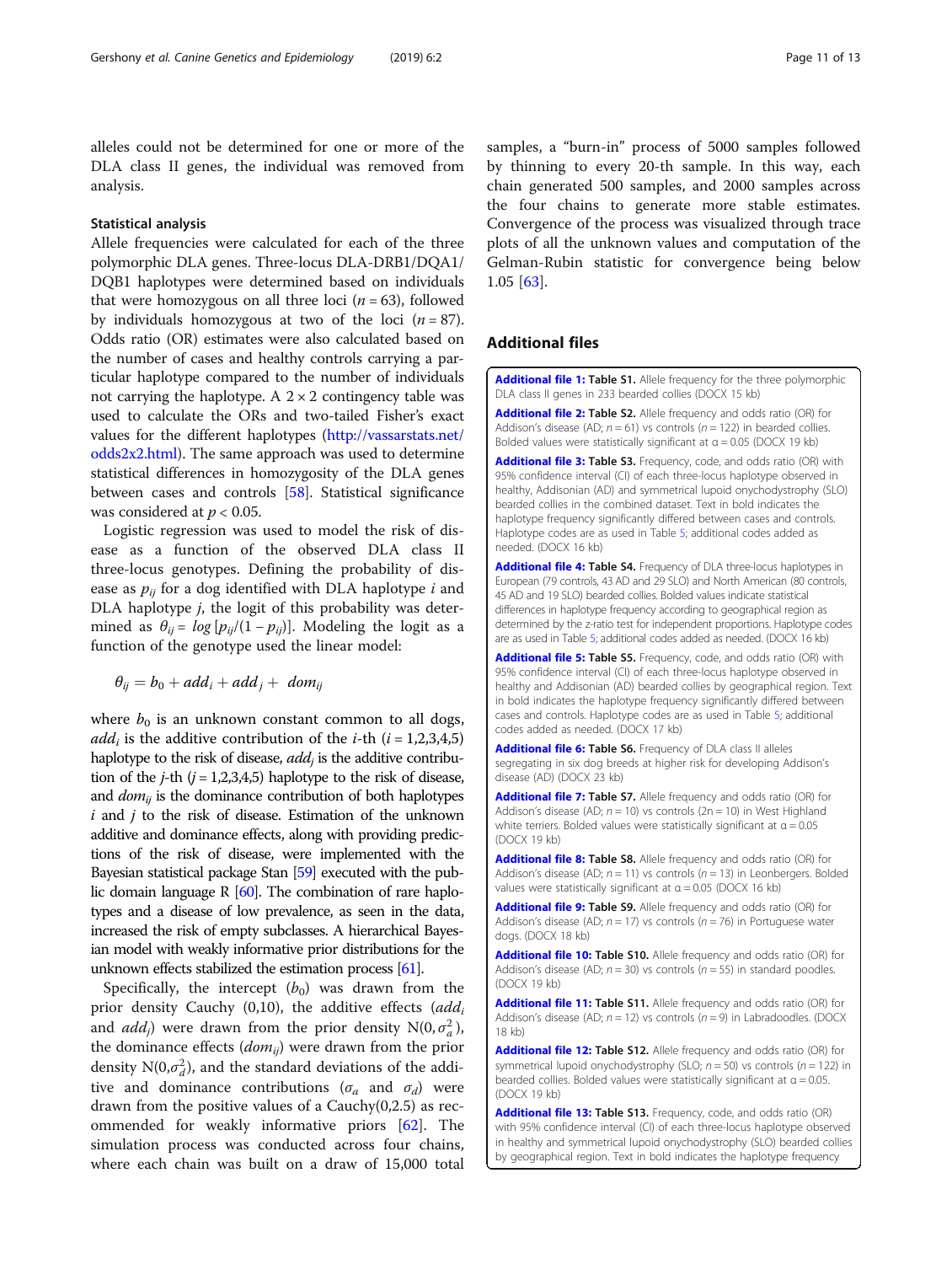significantly differed between cases and controls. Haplotype codes are as used in Table 5; additional codes added as needed. (DOCX 16 kb) [Additional file 14:](https://doi.org/10.1186/s40575-019-0070-7) Table S14. Primer sequences used for DLA class II haplotyping (DOCX 13 kb)

#### Acknowledgements

We gratefully acknowledge the infrastructure support of the Department of Animal Science, College of Agricultural and Environmental Sciences, and the California Agricultural Experiment Station of the University of California, Davis. The authors would also like to thank the Bearded Collie Foundation for Health, Dr. Elsa Sell and Dr. Linda Aronson for their invaluable help in bearded collie sample recruitment; Jo Tucker (Canine Immune Mediated Disease Awareness, CIMDA) for being instrumental in encouraging sample collection; the technical staff supporting this study, Maria Palij, Jenifer Hallock, Sini Karjalainen, Reetta Hänninen, Kaisu Hiltunen, and Steven Quarmby; Ezinne Ibe, and Simon Rothwell at the UK DNA Archive for Companion Animals; and all the owners and clinicians who have actively participated in our research projects as well as every dog that contributed to the study. We would also like to thank IDEXX laboratories (Harrogate, UK), Nationwide Laboratories (Poulton-le-Fylde, UK), Angela Pedder, Colleen Stead, the Bearded Collie Breed Club (UK Northern Branch), Lucy Davison and Betty Aughey.

#### Funding

This study was funded in part by BeaCon (Bearded Collie Foundation for Health), the American Kennel Club Canine Health Foundation (AMO; 02187-MOU and #1236-A), the Academy of Finland, Helsinki Institute of Life Science and the Jane and Aatos Erkko Foundation, and the European Commission FP7 project number 201167, Euradrenal.

#### Availability of data and materials

All data generated or analyzed during this study are included in this published article and its supplementary information files (Supplemental Tables).

#### Authors' contributions

LCG and AMO designed the study. All authors collected samples. LCG and JMB genotyped the samples with assistance from ML and AS. LCG and TRF conducted the statistical analyses. LCG, JMB, and AMO interpreted the findings and drafted the manuscript. LJK and HL contributed to data interpretation, and LJK provided study input and significantly edited the manuscript. All authors read and approved the final manuscript.

#### Ethics approval and consent to participate

All applicable international, national, and/or institutional guidelines for the care and use of animals were followed. All procedures performed were in accordance with the ethical standards of the University of California, Davis (IACUC #20402) and University of Helsinki, Finland (permit ESAVI/6054/ 04.10.03/ 2012).

All UK samples consisted of residual blood remaining after diagnostic testing and were collected in accordance with guidelines of the Royal College of Veterinary Surgeons, UK and the Veterinary Surgeons Act 1966. For this reason ethical committee approval was not required. All samples were collected with informed and written owner consent.

### Consent for publication

Not applicable.

#### Competing interests

Lorna Kennedy is Managing Editor on Canine Genetics and Epidemiology. The other authors declare no competing interests.

#### Publisher's Note

Springer Nature remains neutral with regard to jurisdictional claims in published maps and institutional affiliations.

#### Author details

<sup>1</sup>Department of Animal Science, University of California, One Shields Ave, Davis, CA 95616, USA. <sup>2</sup>Brazilian National Council for Scientific and

# Received: 10 December 2018 Accepted: 24 January 2019

### References

- Boag AM, Catchpole B. A review of the genetics of Hypoadrenocorticism. Topics in Companion Animal Medicine. 2014;29(4):96–101.
- 2. Boag AM, Christie MR, McLaughlin KA, Syme HM, Graham P, Catchpole B. Autoantibodies against cytochrome P450 side-chain cleavage enzyme in dogs (Canis lupus familiaris) affected with Hypoadrenocorticism (Addison's disease). PLoS One. 2015;10(11):e0143458.
- 3. Massey J, Boag A, Short AD, Scholey RA, Henthorn PS, Littman MP, Husebye E, Catchpole B, Pedersen N, Mellersh CS, et al. MHC class II association study in eight breeds of dog with hypoadrenocorticism. Immunogenetics. 2013; 65(4):291–7.
- Short AD, Boag A, Catchpole B, Kennedy LJ, Massey J, Rothwell S, Husebye E, Ollier B. A candidate gene analysis of canine Hypoadrenocorticism in 3 dog breeds. J Hered. 2013;104(6):807–20.
- 5. Charmandari E, Nicolaides NC, Chrousos GP. Adrenal insufficiency. Lancet. 2014;383(9935):2152–67.
- 6. Mitchell AL, Pearce SHS. Autoimmune Addison disease: pathophysiology and genetic complexity. Nat Rev Endocrinol. 2012;8(5):306–16.
- 7. Oberbauer AM, Benemann KS, Belanger JM, Wagner DR, Ward JH, Famula TR. Inheritance of hypoadrenocorticism in bearded collies. Am J Vet Res. 2002;63(5):643–7.
- 8. Soderbergh A, Winqvist O, Norheim I, Rorsman F, Husebye ES, Dolva O, Karlsson FA, Kampe O. Adrenal autoantibodies and organ-specific autoimmunity in patients with Addison's disease. Clin Endocrinol. 1996;45(4):453–60.
- 9. Falorni A, Nikoshkov A, Laureti S, Grenback E, Hulting AL, Casucci G, Santeusanio F, Brunetti P, Luthman H, Lernmark A. High diagnostic accuracy for idiopathic Addison's disease with a sensitive radiobinding assay for autoantibodies against recombinant human 21-hydroxylase. J Clin Endocrinol Metab. 1995;80(9):2752–5.
- 10. Oberbauer A, Bell J, Belanger J, Famula T. Genetic evaluation of Addison's disease in the Portuguese water dog. BMC Vet Res. 2006;2(1):15.
- 11. Online Mendelian Inheritance in Animals, OMIA. Sydney School of Veterinary Science, 12/05/2018. World Wide Web URL: [https://omia.org/](https://omia.org/home/) [home/.](https://omia.org/home/) Accessed 05 Dec 2018.
- 12. Decôme M, Blais M-C. Prevalence and clinical features of hypoadrenocorticism in great Pyrenees dogs in a referred population: 11 cases. The Canadian veterinary journal = La revue veterinaire canadienne. 2017;58(10):1093–9.
- 13. Bellumori TP, Famula TR, Bannasch DL, Belanger JM, Oberbauer AM. Prevalence of inherited disorders among mixed-breed and purebred dogs: 27,254 cases (1995-2010). J Am Vet Med Assoc. 2013;242(11):1549–55.
- 14. Hanson JM, Tengvall K, Bonnett BN, Hedhammar A. Naturally occurring adrenocortical insufficiency--an epidemiological study based on a Swedishinsured dog population of 525,028 dogs. J Vet Intern Med. 2016;30(1):76–84.
- 15. Wiles BM, Llewellyn-Zaidi AM, Evans KM, O'Neill DG, Lewis TW. Large-scale survey to estimate the prevalence of disorders for 192 kennel Club registered breeds. Canine genetics and epidemiology. 2017;4:8.
- 16. Famula TR, Belanger JM, Oberbauer AM. Heritability and complex segregation analysis of hypoadrenocorticism in the standard poodle. J Small Anim Pract. 2003;44(1):8–12.
- 17. Hughes AM, Nelson RW, Famula TR, Bannasch DL. Clinical features and heritability of hypoadrenocorticism in Nova Scotia duck tolling retrievers: 25 cases (1994-2006). J Am Vet Med Assoc. 2007;231(3):407–12.
- 18. Burkitt JM. Chapter 76 Hypoadrenocorticism. In: Silverstein DC, Hopper K, editors. Small Animal Critical Care Medicine. Saint Louis: W.B. Saunders; 2009. p. 321–4.
- 19. Klein SC, Peterson ME. Canine hypoadrenocorticism: part I, vol. 51; 2010.
- 20. Van Lanen K, Sande A. Canine Hypoadrenocorticism: pathogenesis, diagnosis, and treatment. Topics in Companion Animal Med. 2014;29(4):88–95.
- 21. Auxilia ST, Hill PB, Thoday KL. Canine symmetrical lupoid onychodystrophy: a retrospective study with particular reference to management. J Small Anim Pract. 2001;42(2):82–7.